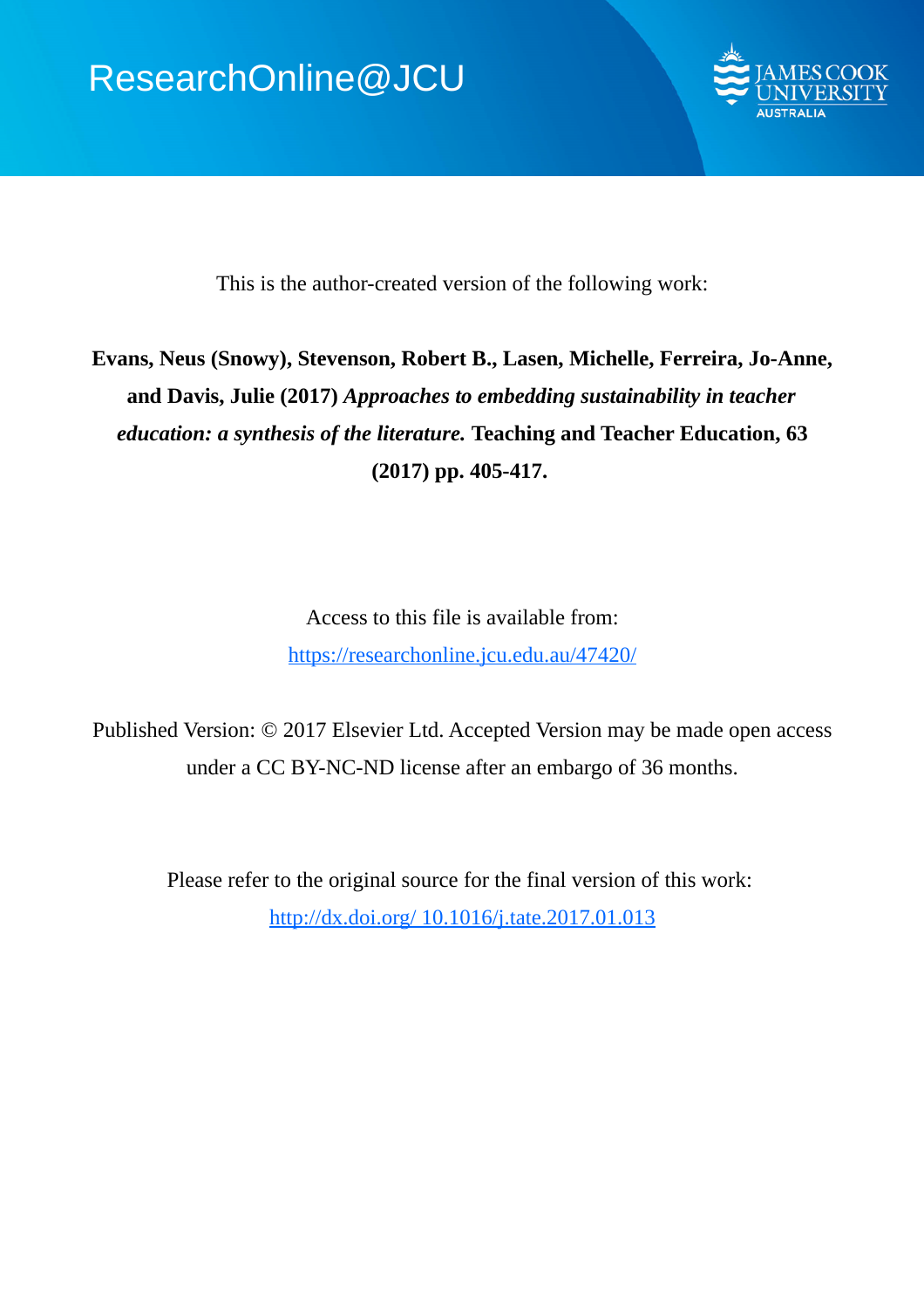# Approaches to embedding sustainability in pre-service teacher education: A synthesis of the literature

### **Abstract:**

This study investigated how teacher education academics embed sustainability education in learning and teaching, using a systematic literature review of peer-reviewed journal articles. A taxonomy of four distinctive approaches was developed: (1) embedding sustainability education widely across curriculum areas, courses, and institution; (2) through a dedicated core/compulsory subject; (3) through a component of a core/compulsory subject; and (4) through a dedicated elective subject. This paper investigates the differing rationales, theoretical frames and pedagogical approaches used and identifies the perceived challenges underpinning each of these approaches. The final section offers an analysis and discussion of the implications of our review findings for teacher education academics and researchers, and others in the broader academic community who are interested in change towards sustainability through education.

### **Keywords:**

Teacher education, pre-service teacher education, initial teacher education, education for sustainability, environmental education, sustainability education, systematic literature review.

## **1. Introduction**

Issues such as climate change, accelerating biodiversity loss, and food scarcity and security are receiving increasing attention as urgent concerns facing humanity. These issues are often framed within a sustainability discourse and education is often viewed as having a central role in building society's capacity to address them (Barth, Michelsen, Rieckmann & Thomas, 2016). The central principles that inform this sustainability discourse first emerged from the 1989 Brundtland Report, which emphasised intergenerational equity and the interconnectedness of environmental, economic and social systems as key sustainability concepts. Scholars such as David Orr (2004, p. 27) argue that the "problem of sustainability" is also "the problem of education" because education requires rethinking - from individual and nation-building emphases - to focussing on the critical issues of human survival. Such a shift presents major challenges for teaching and teacher education.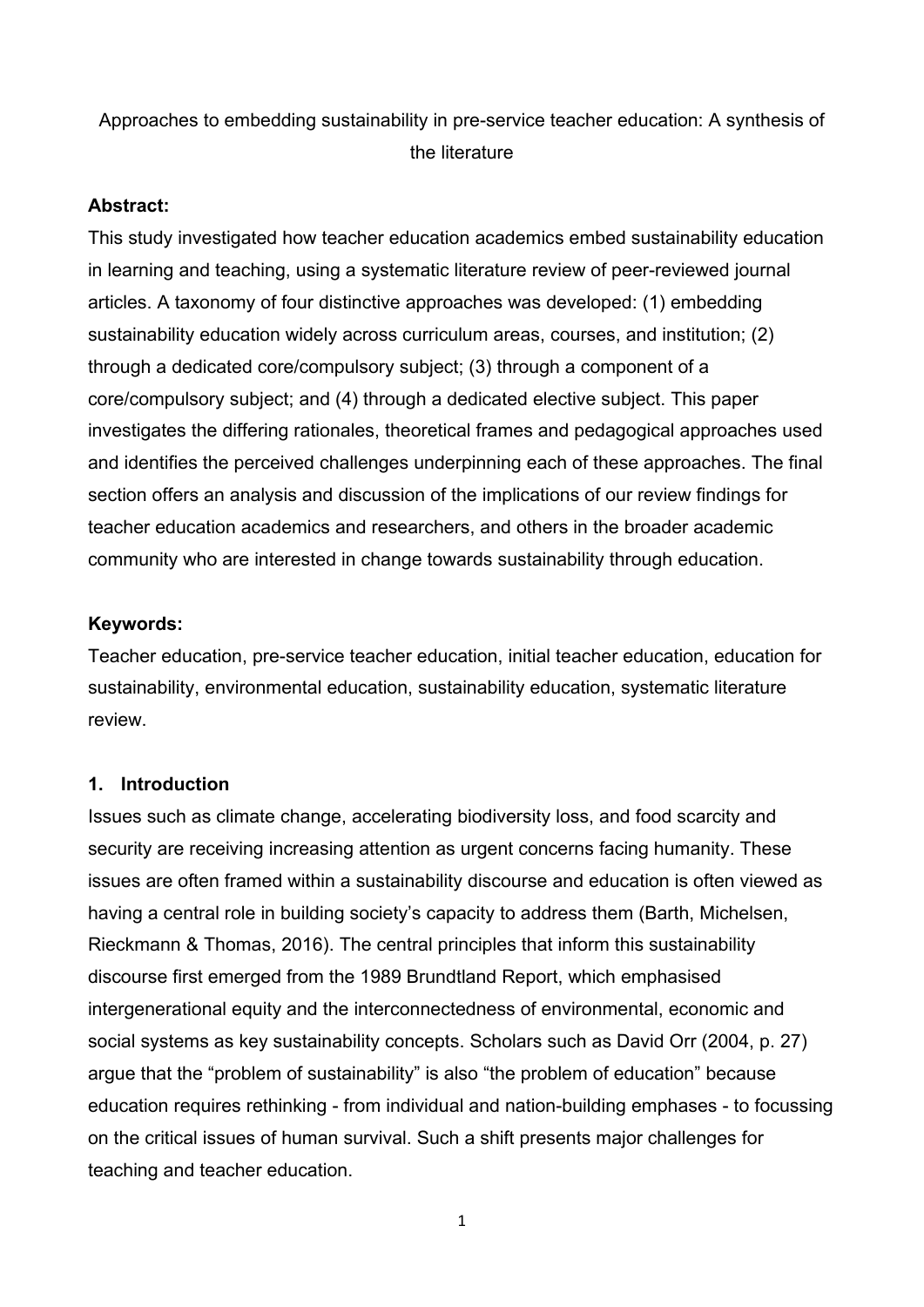Sustainability education (SE), also referred to as Education for Sustainability (EfS), Education for Sustainable Development (ESD) and, previously, Environmental Education (EE), aims to help learners develop the necessary knowledge, understanding, skills, values, capabilities and dispositions to respond to the complex socio-ecological issues of the 21<sup>st</sup> century (Australian Research Institute for Environment and Sustainability [ARIES], 2009). The recently concluded United Nations Decade of Education for Sustainable Development (DESD) (2004-2015) and its follow-up UNESCO Global Action Programme on Education for Sustainable Development (GAP) highlight the international significance of integrating sustainability into the education of young people and, therefore, into the education of student teachers (Australian Government Department of the Environment, Water, Heritage and the Arts [DEWHA], 2009). This imperative is further emphasised by UNESCO's Education Strategy (2014-2021), which outlines three strategic objectives: (1) develop education systems and support educators to foster quality and inclusive lifelong learning for all, by improving learning processes and outcomes; (2) empower learners to be creative and responsible global citizens through, for instance, strengthening ESD; and (3) shape the future education agenda by rethinking education for the future. Sustainability is now widely recognised in many early education and school curricula, and in numerous university policy and graduate attribute statements and courses across the globe.

However, the complexity and contestation of sustainability issues such as climate change pose challenges for a range of disciplines that seek to develop students' understandings and capabilities for action. Researchers across business, engineering and initial teacher education report a lack of a consistent approach to SE and a similar range of barriers, including lack of staff with expertise, faculty support, and time/space in the curriculum, as well as staff and student resistance to the concepts and values of sustainability (Dawe, Jucker & Martin, 2005; Desha, Hargroves & Smith, 2008; Tilbury, Crawley & Berry, 2004; von der Heidt, Lamberton, & Wilson, 2012). Nevertheless, engineering provides the strongest reference point as a disciplinary field that requires graduates to demonstrate outcomes related to economic, social and environmental contexts. For instance, in the United States, ABET, Inc. (the body responsible for certifying engineering programs) requires that students exhibit "an ability to design a system, component, or process to meet desired needs within realistic constraints, such as economic, environmental, social, political, ethical, health and safety, manufacturability, and sustainability" (ABET, n.d., p. 3).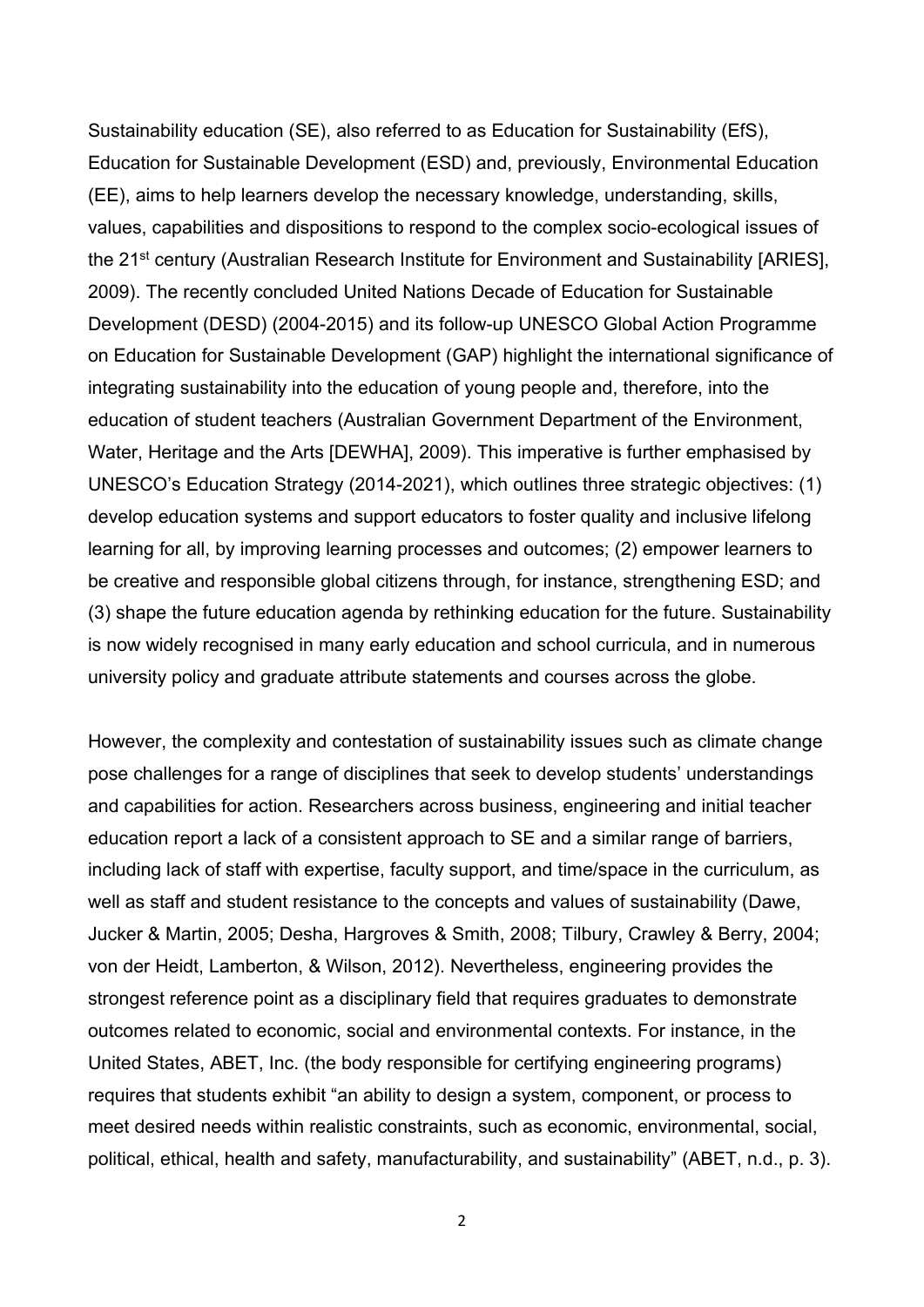Similar requirements are mirrored for engineering programs in the United Kingdom (see Engineering Council, 2015) and Australia (see Engineers Australia, 2016).

Within school education, the embedding of complex combinations of interdisciplinary knowledge, understanding, skills, values and dispositions into the curriculum is an important research focus and established challenge. For example, North American, European and Australian education systems have been concerned with developing strategies to integrate complex themes such as multiculturalism into education since the 1960s. More recently, in Scotland, Wales and Australia, cross-cutting themes (Education Scotland, n.d.; Welsh Assembly Government, 2008) or cross-curriculum priorities (Australian Curriculum, Assessment and Reporting Authority [ACARA], 2013), which are intended to permeate all areas of the curriculum, aim to develop a set of key attributes for active and informed citizenship. The Scottish curriculum (Education Scotland, n.d.) identifies learning for sustainability, enterprise education and global citizenship as crosscurriculum priorities; the Welsh curriculum (Welsh Assembly Government, 2008) recognises consumption and waste, choices and decisions, health, identity and culture, climate change, wealth and poverty, and the natural environment; and the Australian curriculum, K-10 (ACARA, 2013) focuses on sustainability, as well as Aboriginal and Torres Strait Islander histories and culture, and Asia and Australia's engagement with Asia.

This paper focuses on the intersection between sustainability and teacher education to examine the range of approaches used by academics to embed SE in initial teacher education. By 'embedding sustainability', we are referring to the inclusion of sustainability as part of the core focus of teacher education policies and practices. Our concern was the extent to which teacher educators implement SE into the curriculum and pedagogy of their initial teacher education programs. Although our focus is on sustainability, the process for embedding any type of knowledge, understanding, skills, values or dispositions beyond subject-specific syllabi is a general concern for many educators (Fiford, 2011). Therefore, we consider the specificities of embedding SE investigated here are transferable to other cross-cutting educational priorities and, hence, may be helpful to teacher educators working across and outside the mainstream subject boundaries that continue to shape how most teacher education programs are framed.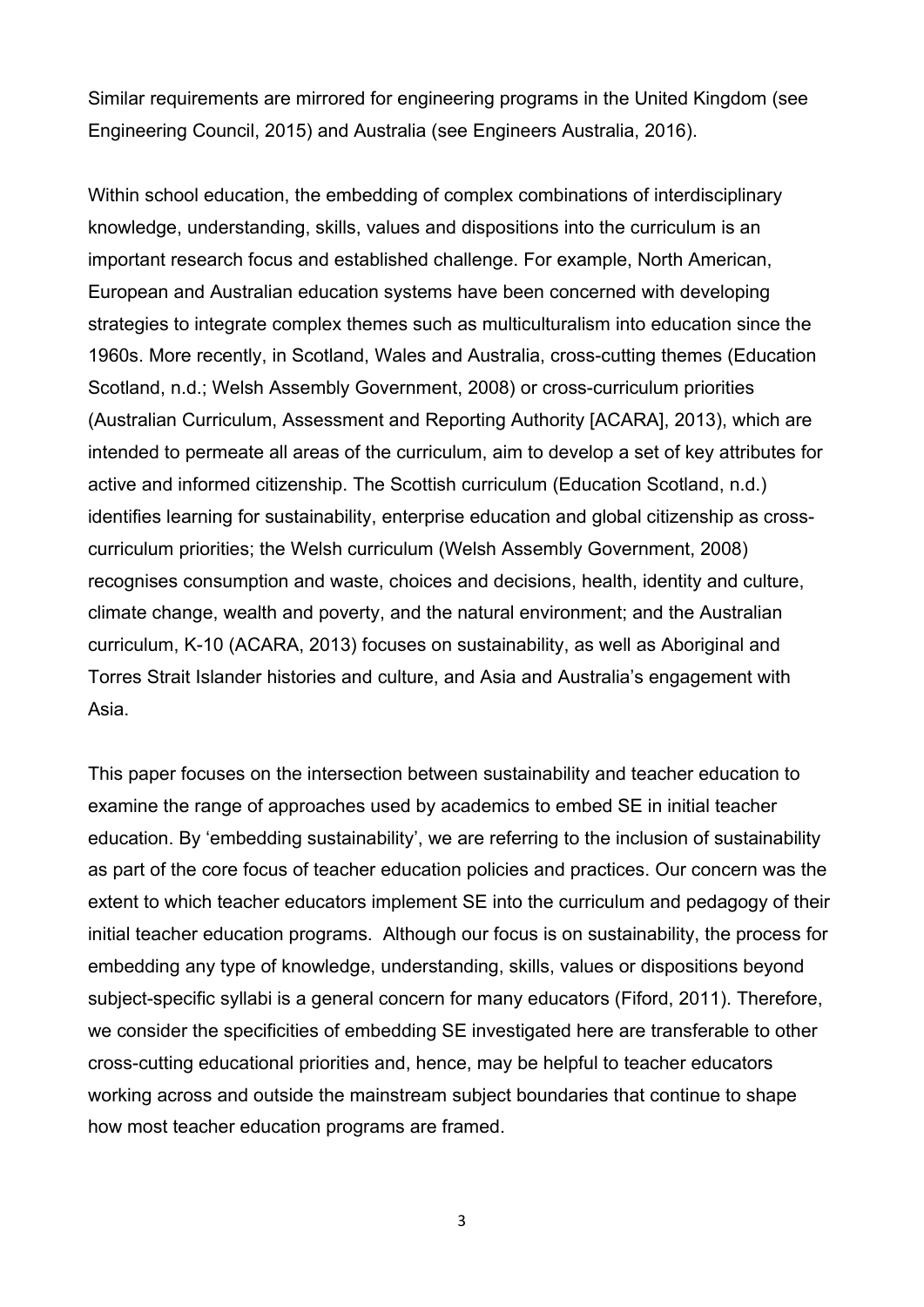Despite increasing demands and expectations to embed SE into teacher education, the extent to which it has been integrated is unclear (Wals, 2009), with some researchers (Esa, 2010; Author, 2009; Jenkins, 1999/2000) being critical of a lack of progress. A scan of the literature, however, reveals an increasing number of publications addressing SE in initial teacher education, which indicates that research on the issue is, at least, being undertaken. Nevertheless, without an accurate appraisal of what is being reported, it is difficult to ascertain the state of play in the field. We contend that such efforts should be informed by a thorough and grounded understanding of the foundations on which SE in initial teacher education is being applied. Through a systematic review of the extant literature, this research examines how initial teacher education academics embed SE in learning and teaching, their rationales for doing so, the theoretical frames and pedagogical approaches they draw upon, and the challenges faced in these endeavours.

Our review was guided by five research questions:

- 1. What programmatic approaches are being used to embed SE in initial teacher education?
- 2. What rationales are provided by teacher educators for embedding SE into initial teacher education?
- 3. What theoretical frames underpin the embedding of SE into initial teacher education?
- 4. What pedagogical approaches are used for embedding SE into initial teacher education?
- 5. What problems and/or challenges are faced by teacher educators who wish to embed SE into initial teacher education?

# *1.1 Teacher education and sustainability*

Initial teacher education curriculum is driven by government and university level policies and directives, teacher educator interests and teaching approaches, as well as student teachers' personal histories, experiences and interests. For example, in Australia, teacher education programs are developed by universities in consultation with national and state/territory education authorities, and teacher accreditation and registration bodies. For teacher education programs to be accredited they must demonstrate that, over the course of the degree, graduate teachers will acquire the appropriate levels of professional knowledge, practice and engagement mandated as a set of seven graduate professional standards (Australian Institute for Teaching and School Leadership [AITSL], 2011). How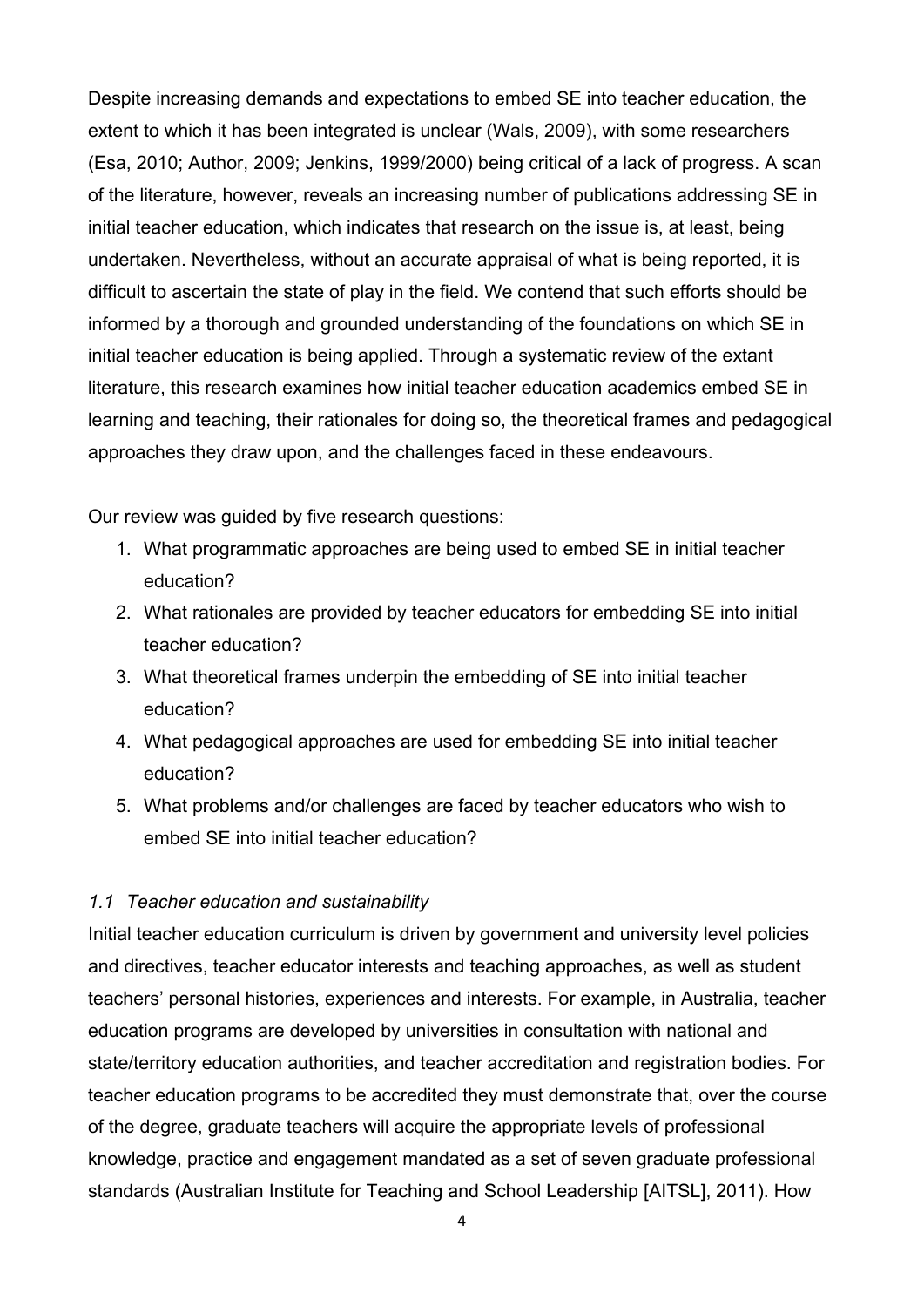student teachers acquire these is, however, largely left to universities, course/program teams, and individual lecturers, making for a relatively ad hoc approach across the nation.

Although SE may be mandated within school curricula, it is not a mandated component of initial teacher education or teacher professional standards in most countries and, hence, can be easily disregarded. Nevertheless, the importance of embedding SE in teacher education has been emphasised over many years through calls from international bodies (UNESCO-UNEP, 1978; 1990), the release of curriculum guidelines (United Nations Educational Scientific and Cultural Organisation [UNESCO], 2005), resources (Sterling, 2008; Swinburne University of Technology, 2011; UNESCO, 2005), scholarly publications (Fien & Maclean, 2000; Fien & Tilbury, 1996; Hopkins, 2001; Tilbury, 1992), and through support for various practice-based and research projects (for examples, see Author, 2007b). UNESCO has specifically advocated for the integration of SE in initial teacher education through the DESD (2005-2014) and the GAP program post-2015. However, reviews of such efforts report limited progress (Author, 2009; Falkenberg & Babiuk, 2014; Fien & Tilbury, 1996; Kapitulčinová et al., 2015; Nolet, 2009, 2013; Scott, Tilbury, Sharp, & Deane, 2012; Tilbury, Coleman, & Garlick, 2005; Van Petegem, Blieck, Imbrecht, & Van Hout, 2005). Where embedding SE activity is under way, attempts are generally haphazard, dominated by patches of isolated activity such as one-off curriculum development projects (Summers, Childs, & Corney, 2005), or integrated mainly into science and geography subjects (Van Petegem et al., 2005) rather than through a systemic approach (Author., 2006; Steele, 2010; Tilbury et al., 2005). According to Author (2007a; 2007b), systemic change involves the broad-scale adoption of a new idea across a whole system to the extent that it becomes embedded or mainstreamed into day-to-day programs and operations. In the context of initial teacher education, a systemic approach to embedding SE goes beyond embedding SE into the curriculum, to becoming an integral part of the school/departmental policies, core curriculum foci, and everyday pedagogical activities.

Examples of systemic approaches are available at the institutional level within an increasing number of higher education institutions across the globe. For example, Adomssent and Michelsen (2006) provide a case study of a German university that anchored the principles of sustainability as an overall concept for its research, teaching and everyday university activities. Blake and Sterling (2011), Cebrian and Grace (2013) and Dyer, Selby and Chalkley (2006) write about whole university approaches to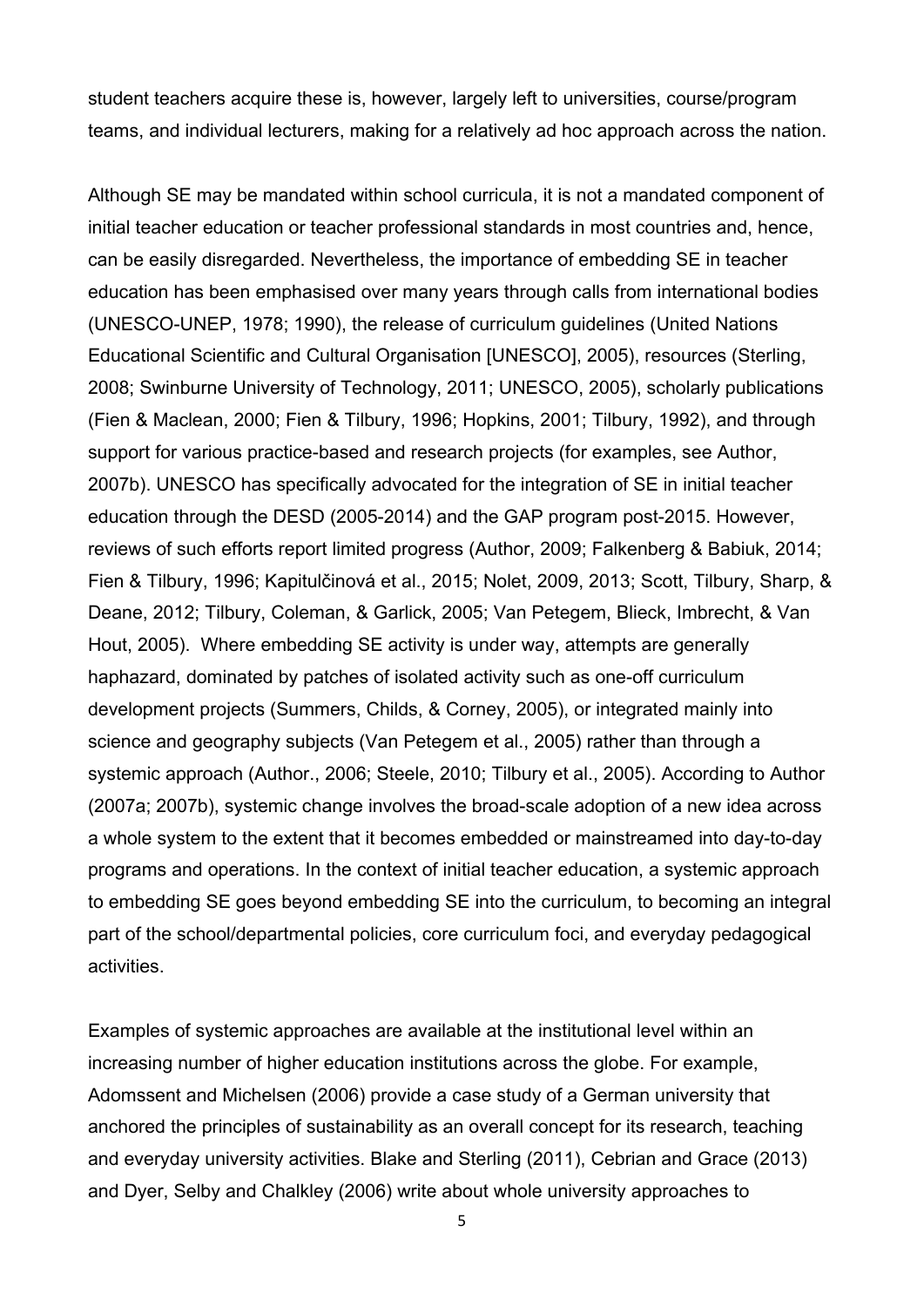sustainability in the British context. In the North American setting, Finlay and Massey (2012) report that there is no single campus that has fully embraced every facet of sustainability, but they do provide examples of institutions that demonstrate strong sustainability initiatives with some resembling a systemic approach. Initially, we set out to find examples of systemic approaches to embedding SE in initial teacher education programs within universities. However, faced with a lack of such examples, this paper, instead, offers some clarity about how teacher education academics go about embedding SE. First, though, we provide an overview of the theoretical frame that underpins our research questions and the subsequent search strategy.

#### *1.2 Rationales and strategies for embedding sustainability in education*

The rationales underpinning arguments for the inclusion of SE in schools in Australia, British Columbia in Canada, and Scotland in the United Kingdom are that SE will develop the capacity for informed, active and global citizenship in school students (Australian Curriculum, Assessment and Reporting Authority [ACARA], 2013; British Columbia Ministry of Education, 2013; 2015; Education Scotland, n.d.). According to the British Columbia Ministry of Education (2015) the broad core competencies of SE are "sets of intellectual, personal, and social and emotional proficiencies that all students need to develop in order to engage in deep learning and life-long learning" (Para 1). Education Scotland (n.d.) posits that the themes of learning for sustainability, global citizenship and enterprise in education offer "interesting ways to deliver the curriculum including aspects of global citizenship such as Scotland's culture and entrepreneurial learning and teaching" (Para 1). In addition, education policies have been enacted in these and other countries, many in response to the DESD, that are designed to encourage individuals and organisations to incorporate action for sustainability within their everyday practices (for examples from Australia and Canada respectively, see Lang, 2005, 2009; Swayze, Creech, Buckler, & Alfaro, 2012).

In Australia, the overarching goals of the three cross-curriculum priorities (CCPs) – Aboriginal and Torres Strait Islander histories and cultures, Asia and Australia's engagement with Asia, and Sustainability – are limited to "developing knowledge, understanding and skills" and providing students with "the tools and language to engage with and better understand their world at a range of levels" (ACARA, 2016, para 1). Notably, the affective dimension of values is not mentioned in these broad goals. However, in the case of the specific Sustainability priority, values and worldviews are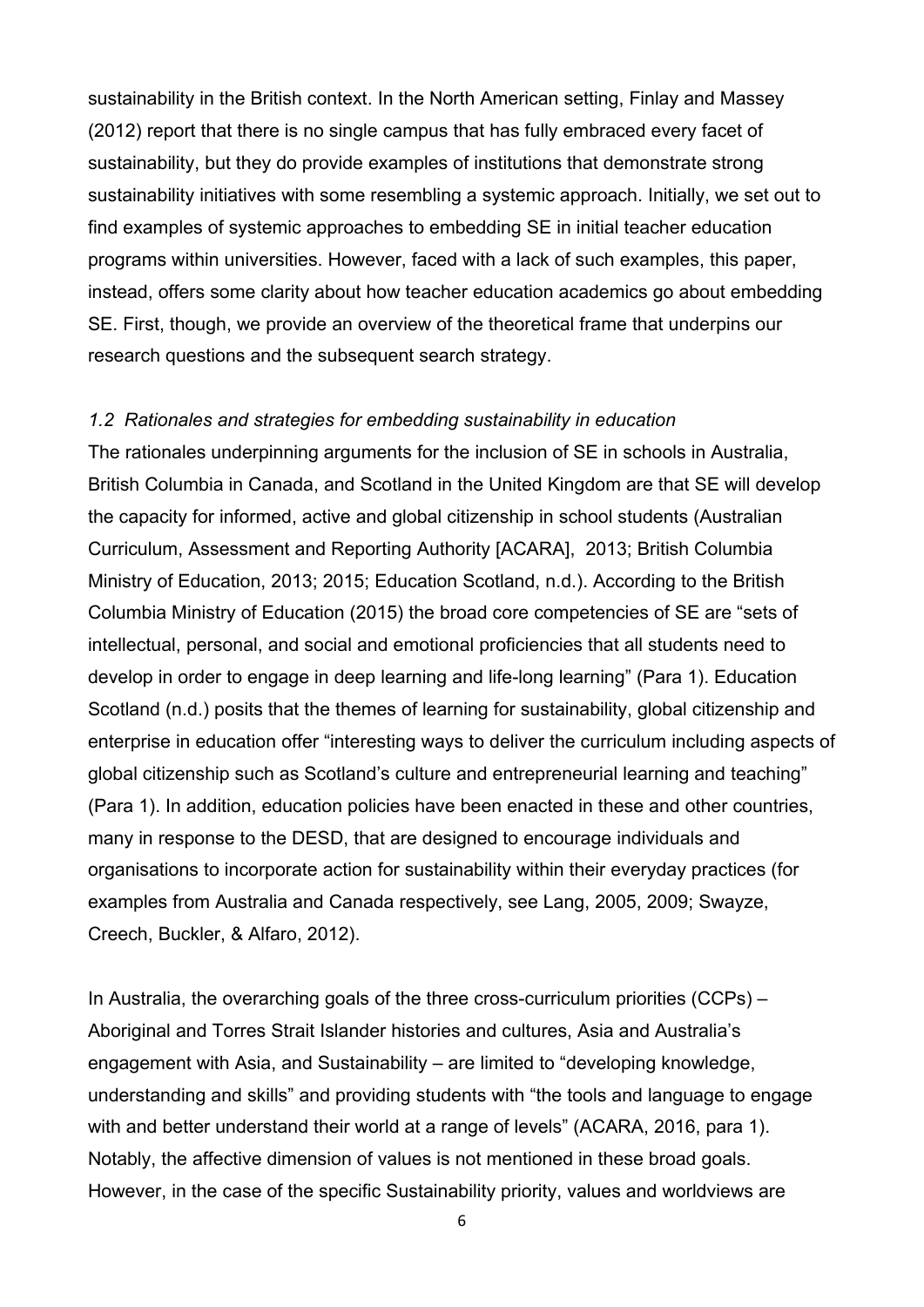explicitly included in the aim to allow all young Australians to develop the knowledge, skills, values and world views necessary for them to act in ways that contribute to more sustainable patterns of living (ACARA, 2016). Whether teachers address this aim is uncertain given the now "precarious space in the emerging Australian curriculum" (Salter & Maxwell, 2015, p. 2) of the CCPs following the recent politically conservative review of the Australian Curriculum conducted by Donnelly & Wiltshire (2014) and the statement by the Chair of ACARA that there is "no requirement in the Australian curriculum that subjects be taught through the cross-curriculum priorities" (Salter & Maxwell, 2015, p. 2). Recent research on Queensland teachers' treatment of climate change also reveals that teachers are unaware of the CCPs (Nicholls, 2016).

Reviews of SE in teacher education reveal that reform at the policy level is not reaching lecture and tutorial rooms (Christie, Miller, Cooke, & White, 2015; Tilbury et al., 2005; Steele, 2010). One reason may be a preoccupation with raising student test scores and improving national positioning on international league tables in literacy, numeracy, science and mathematics that now seems to dominate educational discourses around the globe (Smith, 2016).

Supportive policy and curriculum frameworks in countries such as Britain, Australia and Canada that were developed in the first half of the DESD have, in many cases, not been sustained. For example, a period of SE policy disruption in Australia, accelerated with the election of state and national conservative governments from 2011-2013, resulted in many SE-related policy documents being withdrawn from Australian government websites.

Another explanation may be the long history of educators' aversion to teaching values, especially when associated with controversial issues. A recent report on integrating values in the New Zealand curriculum revealed that teachers "felt less confident when working with values of diversity and ecological sustainability" (Notman et al, 2012, p. 5). School teachers, of course, have long been identified as shaping their curriculum decisions and classroom practices based on their perceptions of community values. In higher education, both greater autonomy and separation from local communities as well as the sacrosanct claim of intellectual freedom usually mean that most teacher educators are less averse to discussing and trying to cultivate specific values in students.

### *1.3 Theoretical and pedagogical approaches to Sustainability Education*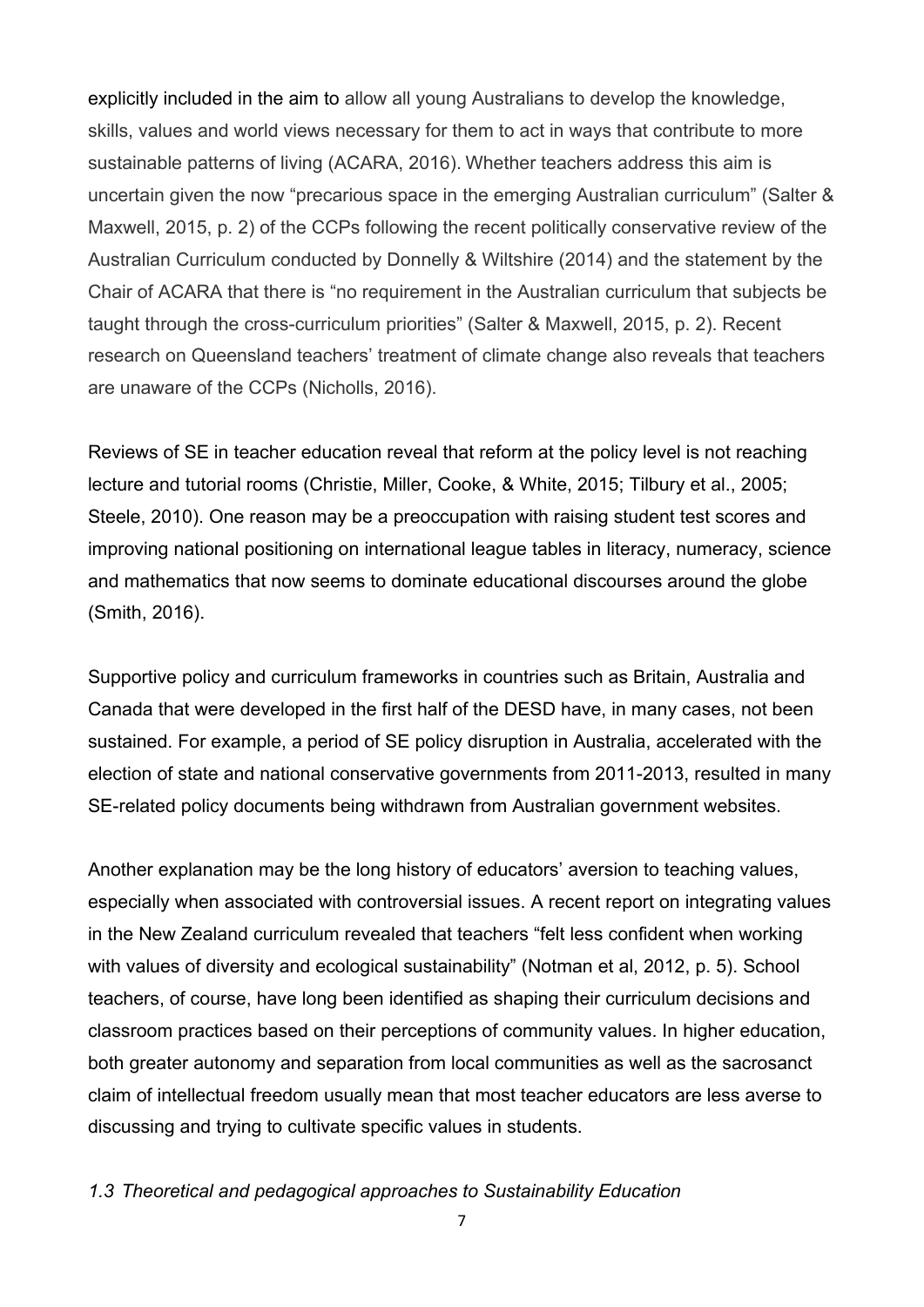SE, and EE before that, is a contested field. SE is rooted in the theoretical and pedagogical approaches of the older field of EE and includes a diverse range of conceptual approaches such as: outdoor/nature-based experiential learning (Van Matre, 1979), responsible environmental behaviour (Hungerford & Volk, 1990), action competence (Jensen & Schnack, 1997), place-based education (Gruenewald, 2003), problem/issue-based inquiry (Robottom, 1987), systems thinking (Sterling, 2003), and critical pedagogy (Fien, 1993). These approaches are not mutually exclusive and often embrace two or more theoretical underpinnings, such as critical place-based pedagogy (Gruenewald, 2003) and critical (issue-based) inquiry (Greenall Gough & Robottom, 1993; Author, 2007). Associated with most of these approaches are pedagogies based on constructivist learning theories (e.g., Vygotsky, Dewey and Bruner) and prioritisation of thinking, valuing and acting as fundamental to educational practice (Reid, 2002). Although not commonly reflected in practice in schools, inquiry-based and action-oriented teachinglearning processes dominate the scholarly and policy discourse on SE. Important to note, however, is that the discourse of SE creates a broader, more complex and more ambiguous agenda than EE (Author, 2007). SE expands the scope of the subject matter examined to include social, cultural and economic concerns in addition to environmental concerns, including such issues as global poverty and inequities.

A thought-provoking component of SE is the concept of sustainability literacy. According to Nolet (2009), student teachers who are sustainability literate possess "the ability and disposition to engage in thinking, problem solving, decision making and actions associated with sustainability" (p. 421). Further, sustainability literacy is seen as involving:

knowledge, skills, and values that inform an individual's mental models and day-today behaviours. It entails more than simply knowing things about the environment, economics, or equity and social justice issues, but rather involves a willingness and ability to engage intellectually and personally with the tensions that are created by the interconnectedness of these systems (Nolet, 2009, p. 421).

Building on the work of Edwards (2006), Nolet (2009) proposes a conceptual framework for sustainability literacy involving stewardship, respectful limits, systems thinking and interdependence, economic restructuring, social justice and fair distribution, intergenerational perspective, nature as model in teacher, global citizenship, and importance of local place. This thematic framework is consistent with the above SE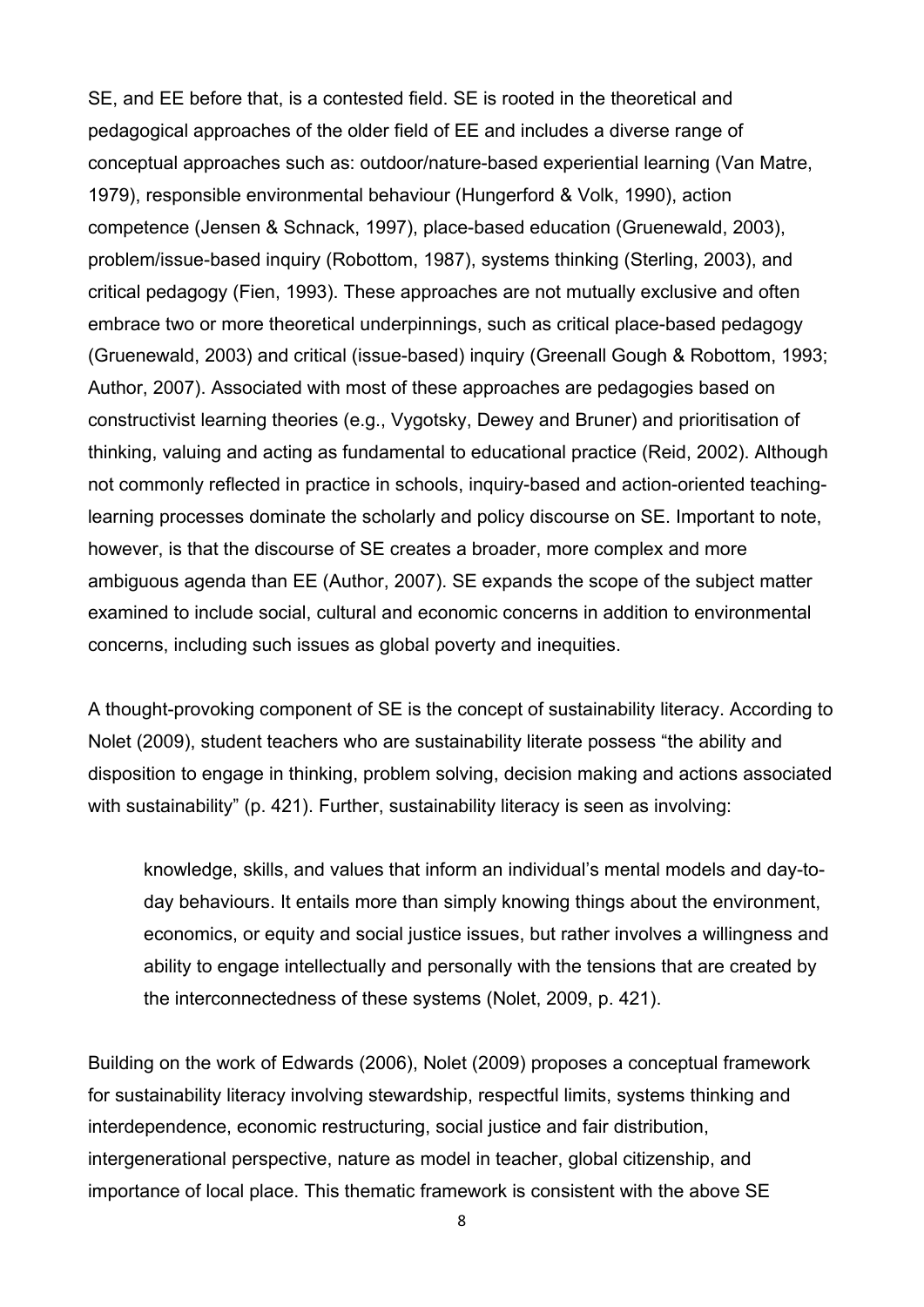objectives of embracing a broad and complex range of knowledge, skills, dispositions, values and ways of thinking.

Considering the diverse interpretations and theoretical bases upon which SE is built, it could be expected that discussion of theoretical underpinnings and pedagogical orientations would be evident in authors' descriptions or explanations of the approaches they use to embedding sustainability into their pre-service teacher education efforts. Thus, as our starting point, we sought to examine the studies to identify such theoretical positionings and pedagogical approaches.

# **2 Method**

The systematic literature review offers an organised and systematic method for selecting and critically analysing research (Petticrew & Roberts, 2006; Pickering & Byrne, 2013). A systematic review uses transparent procedures to find, evaluate and synthesize the results of relevant research with procedures explicitly defined in advance to ensure that the exercise is transparent and can be replicated. This practice is also designed to minimize bias (The Campbell Collaboration, n.d.). Briefly, a systematic review involves reviewing publications according to clearly specified criteria (Berrang-Ford, Ford, & Paterson, 2011; Petticrew & Roberts, 2006) and aims for exhaustive, comprehensive searching (Grant & Booth, 2009). We applied this method to critically appraise the approaches adopted by teacher education academics to embed SE into initial teacher education.

## *2.1 Data sources*

Our review focuses on peer-reviewed journal outputs relating to embedding SE in initial teacher education. Only peer-reviewed journals were included because they reflect the interests and values of mainstream research communities and have a degree of control and credibility through peer review processes (Davis, 2009; Fox & Diezmann, 2007; Lubienski & Bowen, 2000). As SE is a broad field without a dedicated database, we used three key databases and a set of keywords in our search. We recognise that our search was not exhaustive and that the number of studies reviewed was small, however, this is reflective of the emergent nature of research into SE in initial teacher education. We performed keyword searches in Eric CSA, Informit and Jstor databases. These three databases were selected after careful review and consideration based on our own research experience. Eric CSA provides extensive access to a broad range of education literature, including that pertaining to school and higher education, teacher education, and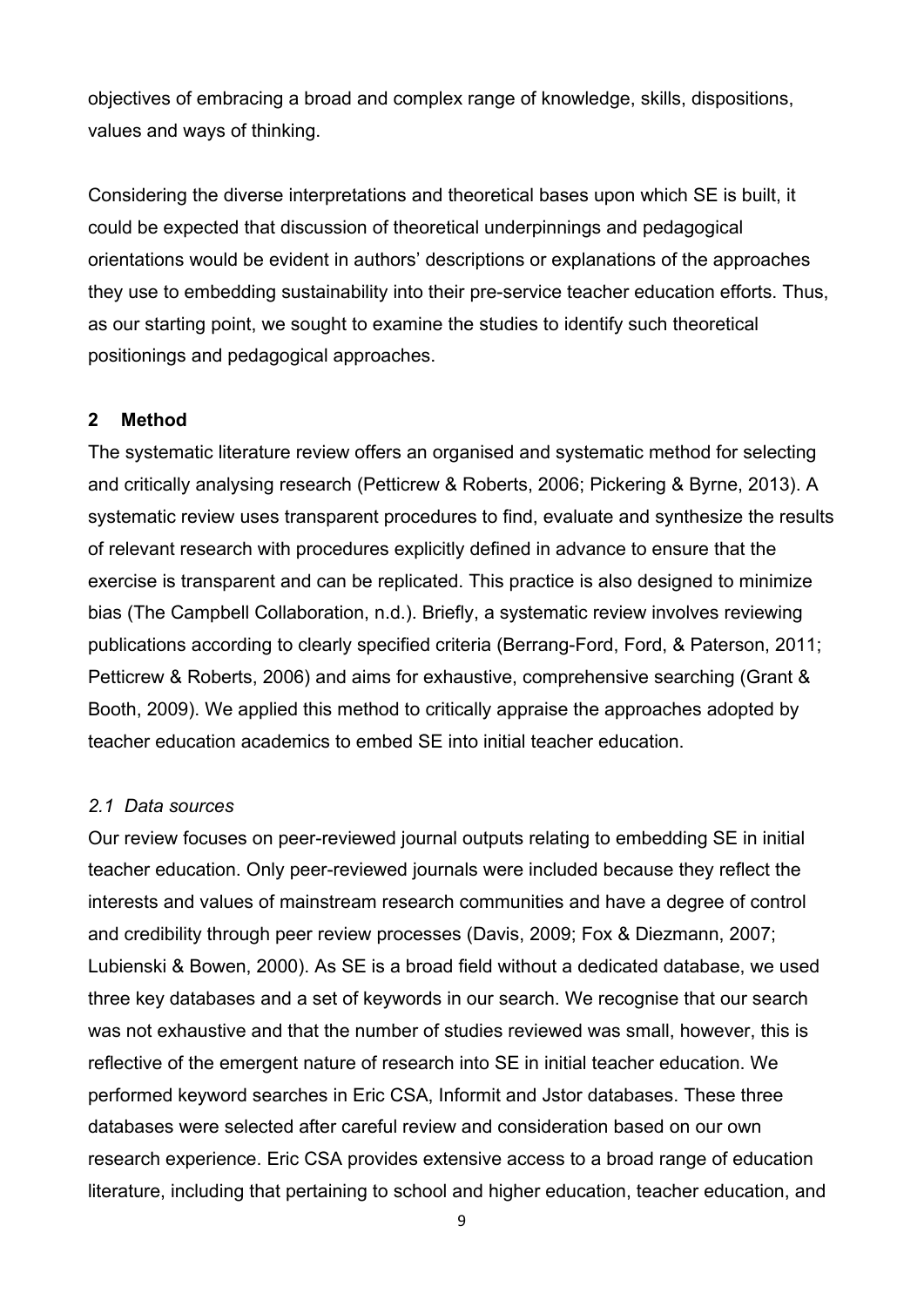EfS; Informit supports education research including that relating to curriculum, teaching and teacher education; Jstor contains a wide range of archived interdisciplinary content. The following keywords were searched for in the title, abstract or keywords of journal articles: sustainability OR "environmental education" OR "education for sustainab\*" OR "sustainable development" AND "pre?service teacher\*" OR "teacher education" OR "prospective teacher\*" OR "student teacher\*".

We note that the identified publications provide a representative sample only and, hence, are unlikely to reflect the full scope of work in this field. For example, we were only able to access papers written in English; hence, we have not been able to account for studies conducted outside mainstream outlets that could offer greater diversity of approaches and theoretical positions. We are cognizant that relevant publications could well appear in a number of different journals indexed in different databases. Nevertheless, our selection of databases was informed by advice from university librarians, preliminary searches and careful review of individual titles. While peer-reviewed journals are the most common, reliable and current dissemination methods, research on embedding of sustainability into initial teacher education may also be published in other formats.

#### *2.2 Document selection*

Our initial searches identified 907 potential English language publications. Document titles and abstracts were scanned online and, from this, 171 publications were downloaded. After duplicates were removed, 151 publication titles and abstracts were evaluated for relevance and inclusion in the final review set. Our interest lay in studies about embedding SE in initial teacher education; therefore, we included only publications reporting specifically on such initiatives. Publications covering other issues such as pre-service teacher knowledge, thoughts or beliefs about sustainability education were excluded. This resulted in 61 studies being retrieved for in-depth reading and consideration. Finally, 28 publications were retained for full review. An overview of the document selection process is presented in Figure 1.

Insert Figure 1.

## *2.3 Document review*

A matrix, based on the research questions that informed the overall review strategy, was designed to systematise analysis of each of the targeted publications and to facilitate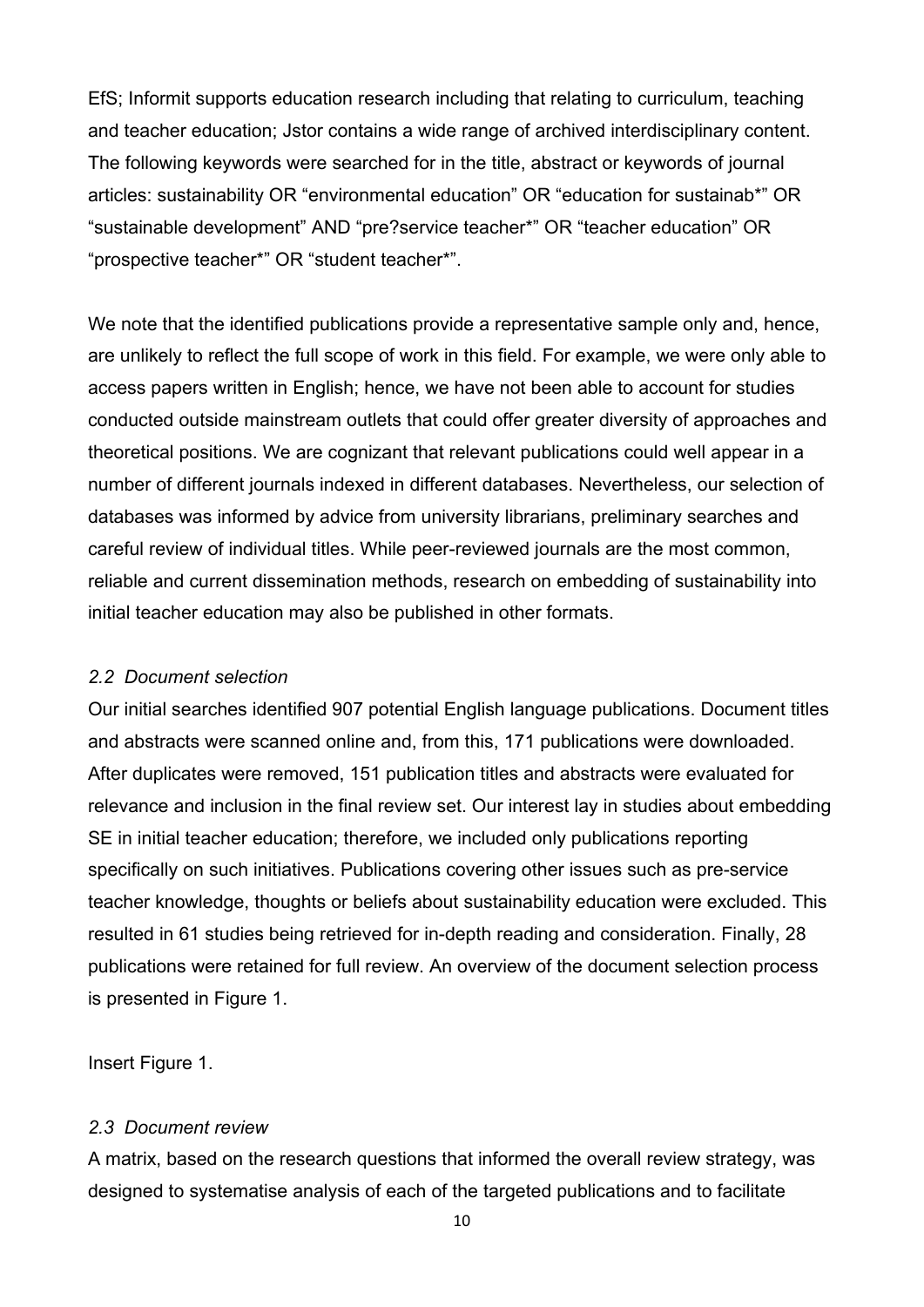comparison between these so that key data trends and associations could be identified and examined. The first part of the matrix noted authorship, publication year and geographical region. The next section recorded information about the study, including objectives, conceptual/theoretical and pedagogical approaches, main findings and conclusions. The matrix was used to ensure that an in-depth review was undertaken and findings systematically recorded.

# *2.4 Classification of publications*

Upon commencement of the review process, it quickly became apparent that the selected publications comprised descriptive, measurement and intervention research studies (see Figure 1). Descriptive studies explore and describe a problem, issue and/or situation. Measurement studies develop or test a measure to assess reliability and validity of interventions, while intervention studies examine impacts or effectiveness of programs and/or interventions (Sanson-Fisher, Campbell, Perkins, Blunden, & Davis, 2006). We, therefore, first classified the 61 publications as intervention, descriptive and measurement (Figure 1). Our focus in this paper is on the 28 intervention publications that report on various interventions to embed SE in initial teacher education. It is our contention that focusing on intervention studies is useful in improving our understanding of the embedding of SE (Hart, 2003; Kennelly & Taylor, 2007) because they provide insight into the enablers of, and constraints to, change in initial teacher education.

# *2.5 Analysis*

Analysis of the intervention publications resulted in the development of a taxonomy for embedding SE in initial teacher education curriculum, consisting of four approaches<sup>1</sup> (Table 1). Approach 1 is concerned with embedding SE systemically across curriculum areas, courses or institutions. Approach 2 contains studies where SE is embedded through a SE dedicated core/compulsory subject. Approach 3 involves examples where SE is embedded into a component of a core/compulsory subject. Approach 4 includes instances where SE is embedded through a dedicated elective subject. Our analysis examines the four approaches in Table 1 through the five research questions outlined above.

Insert Table 1.

l

<sup>&</sup>lt;sup>1</sup> It should be noted that one of the 28 publications (Nicholas, Oulton & Scott, 1993) was found to fit into more than one category and was, therefore, treated as two separate studies. This is because Nicholas et al., (1993) compare two separate and very different approaches to embedding environmental education in teacher education within the one publication.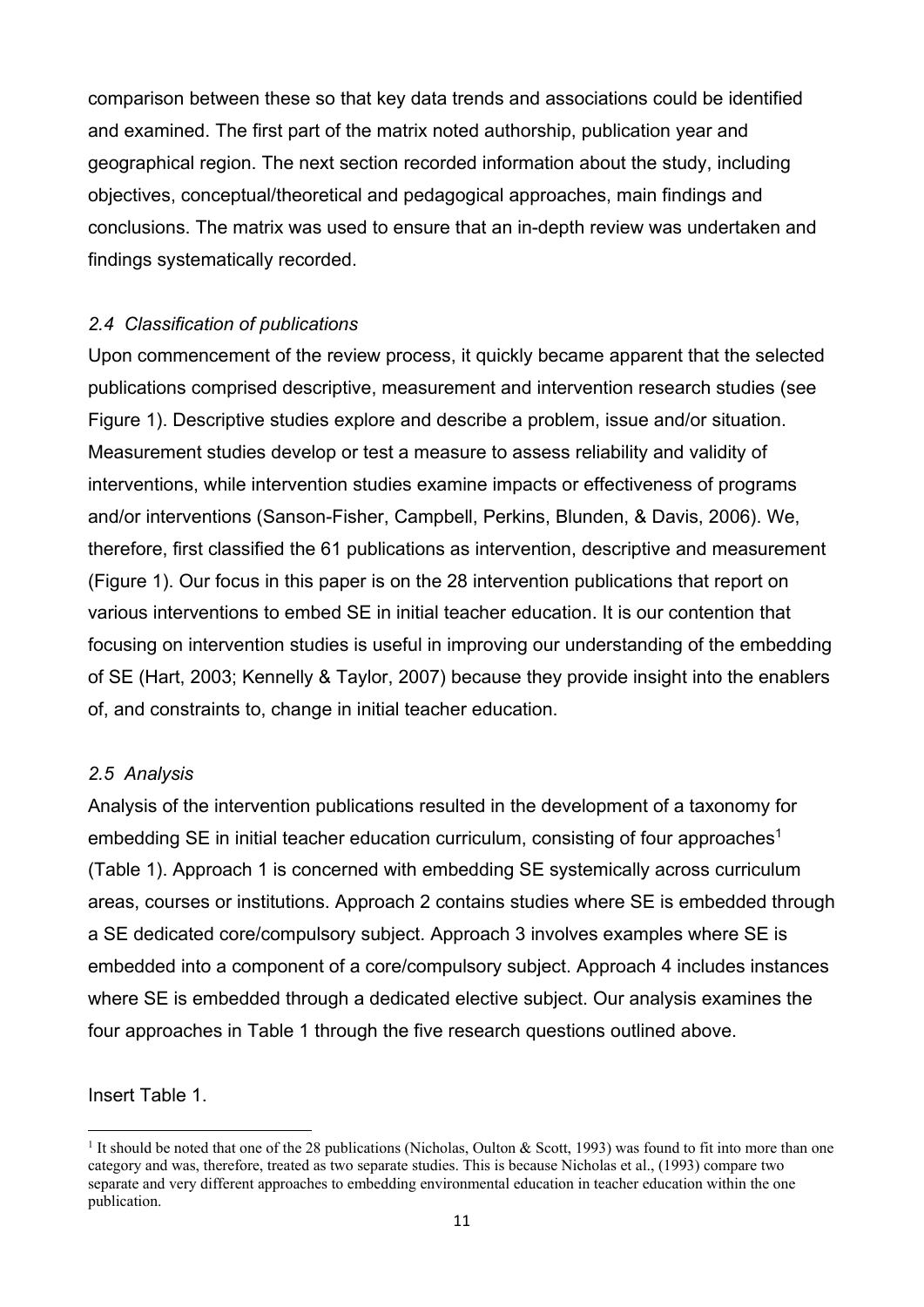Although on the surface distinction between core and elective status of SE offerings seems mainly a structural programmatic feature, we consider this to be an important difference. A *core* subject is undertaken by all students in a program of study and must be passed in order to fulfil program requirements. It is the core program that is designed to foster progressive and coherent development of the knowledges, skills, values and dispositions that are identified as essential to the discipline or profession at a given level of study. In the Australian higher education context, these essential elements are captured in program-level learning outcomes, which are required to be specified for every program of study (Department of Education and Training, 2015).

If SE knowledge, skills, values and dispositions are intentionally embedded within dedicated core subjects, or components of core subjects, across a whole-of-program, then this reflects a valuing of their integral role in shaping requisite graduate outcomes. Such an integral role is demanded by our definition of 'embedding' being the inclusion of sustainability as part of the core focus of teacher education policies and practices. In such cases, it is likely that explicit reference to sustainability will be evidenced in program learning outcomes. At the lead authors' university, for example, all Bachelor of Education early childhood and primary graduates are required to be able to demonstrate coherent understanding of underlying principles and concepts, and teaching and learning approaches, for the tropics in the areas of Indigenous education, SE, and rural and regional education. As such, the Bachelor of Education program includes two dedicated SE core subjects as well as embedded SE components across other cores within the program's professional and curriculum studies streams (see Author., 2015). This level of embeddedness contrasts with a program where SE is only pursued by some students through an elective offering, often facilitated by the single SE champion on the program team or taught by another department or faculty within the university.

#### **3 Results**

# *3.1 What programmatic approaches are being used to embed SE in initial teacher education?*

As supporters of a systemic approach to the embedding of SE (Author., 2007a; 2007b), a key driver of our investigation was to find out the extent to, and way in, which teacher education academics apply such an approach. Very few of the publications we reviewed resonate with a systemic approach.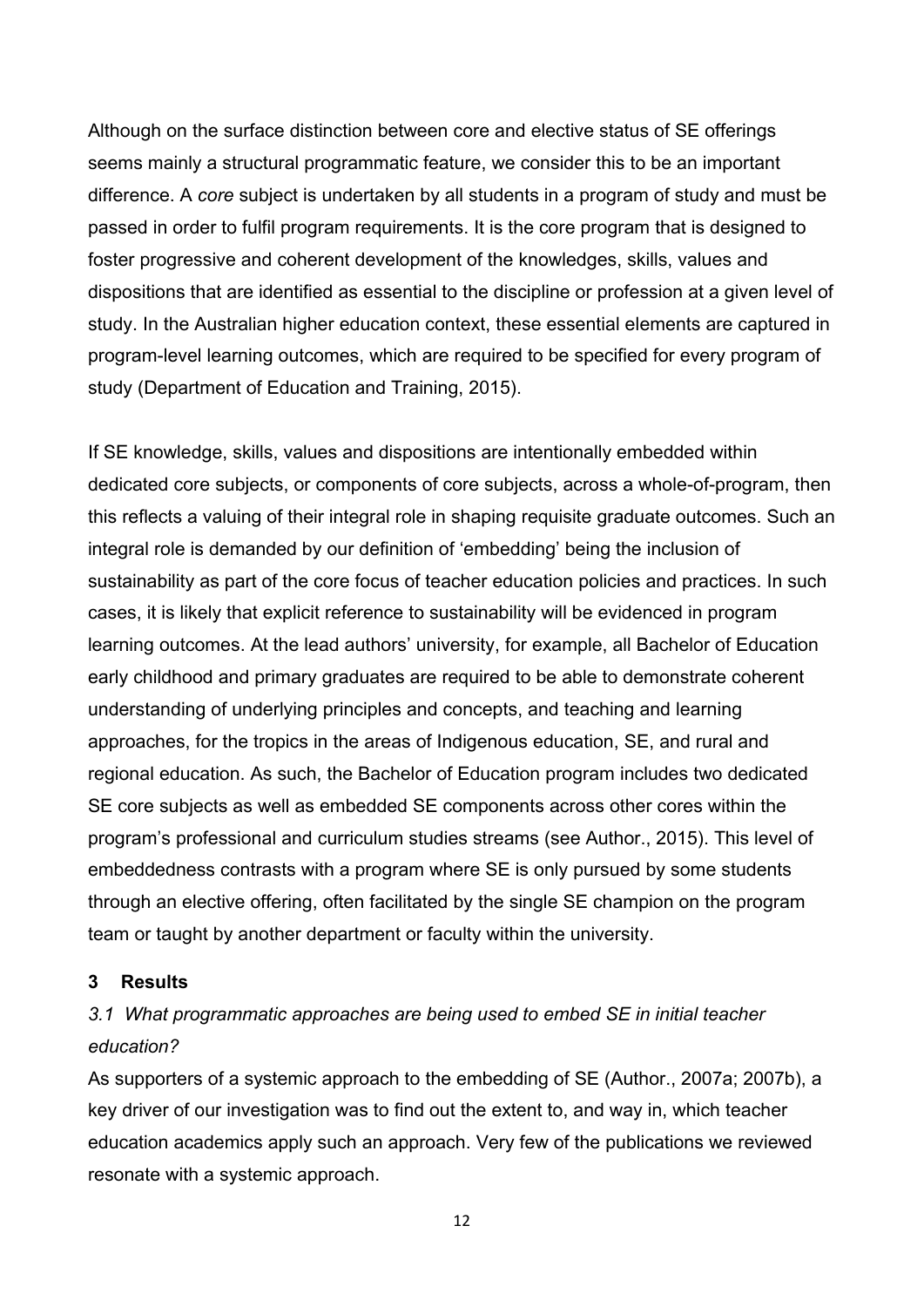Embedding SE across curriculum areas, courses or the institution (Approach 1) most resembles a systemic approach. All papers concerned with Approach 1 emphasise the importance of pushing beyond 'silos' to take a more systemic approach to teaching and learning. Noteworthy, however, is that in nearly all cases, innovations are restricted to academics working within their own discipline or closely related discipline, rather than including other disciplines (Dawe et al., 2005). For example, Nicholas, Oulton and Scott (1993), Corney (2006), Corney and Reid (2007), and Bore (2006) report implementing EE across Post-Graduate Certificate of Teacher Education courses from a science and geography curriculum perspective. Paige, Lloyd and Chartres (2008) and Quinn, Littledyke, Taylor and Davis (2010) explain how they implemented SE across the curriculum areas of Science, Technology and Mathematics which traditionally are delivered in silos but, nevertheless, are complementary disciplines often grouped together under the acronym 'STEM'. A more systemic approach, reaching beyond curriculum innovation alone, is provided by Van Petegem, Blieck and Boeve-De Pauw (2007). They report on implementing or "institutionalising" EE across two different teacher education institutions through curriculum re-orientation, staff professional development, greening initiatives, and integrating expertise pertaining to EE into job descriptions.

Embedding sustainability through a SE dedicated core/compulsory subject (Approach 2) is unusual. Only four out of 28 total publications were found to fit this category. Of these, three (Kennelly & Taylor, 2007; Kennelly, Taylor, & Maxwell, 2008; Taylor, Kennelly, Jenkins, & Callingham, 2006) were produced by the same group of researchers based in an Australian rural/regional university, and dealt with different aspects of the implementation and refinement of the same core subject. The other paper using this approach (Burke & Cutter-Mackenzie, 2010) reports on a large university's multi-campus experience with a first year compulsory experiential EE subject.

Embedding SE into a component of a core/compulsory subject (Approach 3) is the most common approach. A total of 11 out of 28 total publications were found to fit this category. When SE is embedded into compulsory subjects, it usually takes the form of being included as one of several topics in lectures, workshops, seminars and/or online resources (Jenkins, 1999/2000) and assessment tasks (Åhlberg, Äänismaa, & Dillon, 2005; Aleixandre & Gayoso, 1996; Firth & Winter, 2007; Karpudewan, Ismail, & Mohamed, 2009;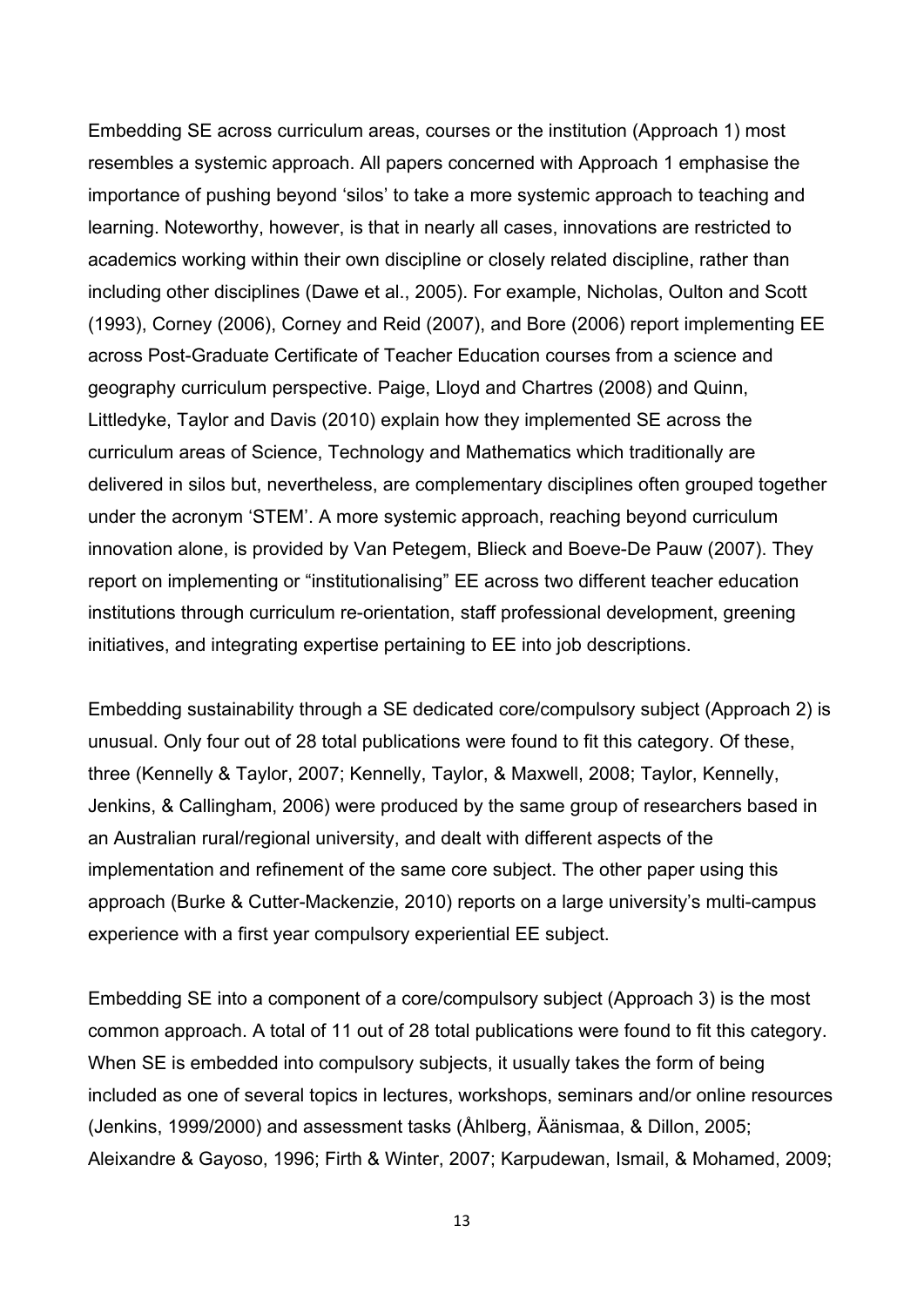Phelps, Maddison, Skamp, & Braithwaite, 2008; Varga, Koszo, Mayer, & Sleurs, 2007; Wright & Wright, 2010).

Lastly, dedicated SE subjects offered as electives (Approach 4) typically cater for students from varied disciplinary backgrounds in the final year of their initial teacher education courses or within a one year Graduate Diploma of Education (GradDipEd). Teacher educators taking this approach report that a dedicated elective provides the opportunity to do this embedding work without having to negotiate competing conflicts or interests, and to work with students who elect to enrol in the subject.

Our review thus indicates that there are four key approaches used to embedding SE in pre-service teacher education: (1) across whole curriculum areas, courses or an institution; (2) through dedicated core/compulsory subjects; (3) a component of a core/compulsory subject; or (4) a dedicated elective subject.

# *3.2 What rationales are provided by teacher educators for embedding SE into initial teacher education?*

Teacher educators provide a range of personal and professional rationales for embedding SE into initial teacher education, but tend to be driven by an overall desire to equip student teachers with the capacity to implement SE in schools. Over half the authors (Bennett & Heafner, 2004; Cheong, 2005; Corney, 2006; Corney & Reid, 2007; Firth & Winter, 2007; Jenkins, 1999/2000; Karpudewan et al, 2009; Kennelly & Taylor, 2007; Kennelly et al., 2008; McConnell, 2001; Nicholas et al., 1993; Paige et al., 2008; Phelps et al., 2008; Taylor et al., 2006; Van Petegem et al., 2007; Varga et al., 2007) emphasise the importance of facilitating student teachers to develop the knowledge, understanding, skills and/or values to embed SE into their own teaching practices once in their educational settings. However, given the centrality of values (e.g., intergenerational and intercultural equity) in sustainability discourse, it is significant that values are not always explicitly included in these rationales. A smaller group of authors report acting in response to international educational policy priorities (Åhlberg et al., 2005; Collins-Figueroa, 2012; Quinn et al., 2010; Van Petegem et al., 2007), as well as to the often-cited criticisms about a lack of sustainability education in teacher education (Kennelly & Taylor, 2007; Kennelly et al., 2008; Taylor et al., 2006a).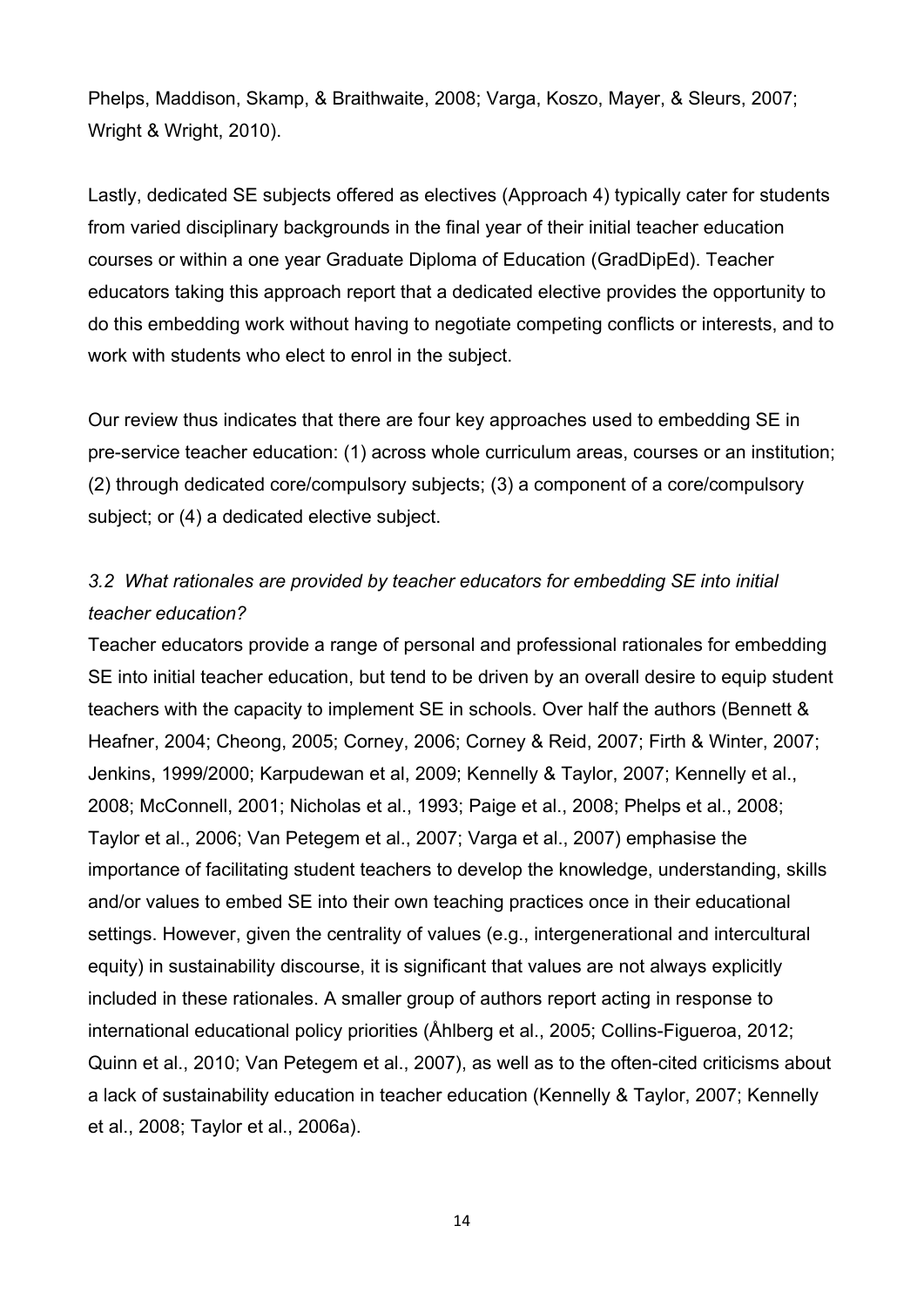A third group of authors perceive that they are disrupting the extant education systems that they see as irrelevant and disconnected from real-world issues (Alsop, Dippo, & Zandvliet, 2007; Nicholas et al., 1993; Paige et al., 2008; Wright & Wright, 2010). For example, Alsop et al., (2007) argue that the wide uptake of economised models of education with its global testing culture that equates testing with accountability - which has become synonymous with education quality (Smith, 2016) - provides a narrow, technical view of teaching and learning, and has set an instrumentalist agenda for teacher education that is unrelated to real-world issues such as ecological decline, climate change, poverty, disease and militarism. Similarly, Nicholas et al. (1993) are critical of conservative education forces that are overly preoccupied with learners' numeracy and literacy skills, at the expense of other important learning foci, a view echoed more recently by Barrett (2016) who comments on the contradictions of ESD scholarship with the results-based logic which currently influences global monitoring of education. Thus, the tensions explicated in Nicholas et al's (1993) paper remain, and indeed, have intensified in the past 20 or more years.

A small number of authors provide other rationales for why they sought to embed SE into their teacher education work. Whitehouse (2008), writing about EE through online learning, provides an equity perspective by arguing that delivering EE via an online platform provides an equitable solution to the problem of (limited) time and geographically spaced populations in vast countries like Australia. Another two authors (Jenkins, 1999/2000; Phelps et al., 2008) write that embedding EE into their respective subject areas of ICT and pedagogy provides an opportunity for student teachers who might not otherwise engage with EE to do so since, at the time of writing, teaching SE was not compulsory and, therefore, not necessarily addressed elsewhere in the curriculum. Lastly, Karpudewan et al. (2009) and Åhlberg et al. (2005) argue that embedding SE into the curriculum provides a more holistic understanding of the subject matter and increases capacity for academics to promote higher-order thinking in students by involving them in deep and relational learning.

Our review thus indicates that there are four key rationales provided for embedding SE into teacher education: (1) to prepare student teachers to develop the capacity and (in some cases) commitment to embed SE into their own teaching practices once in schools and other educational settings; (2) to respond to international educational policy priorities; (3) to disrupt instrumentalist, neoliberal education systems; and (4) for a range of other individual reasons.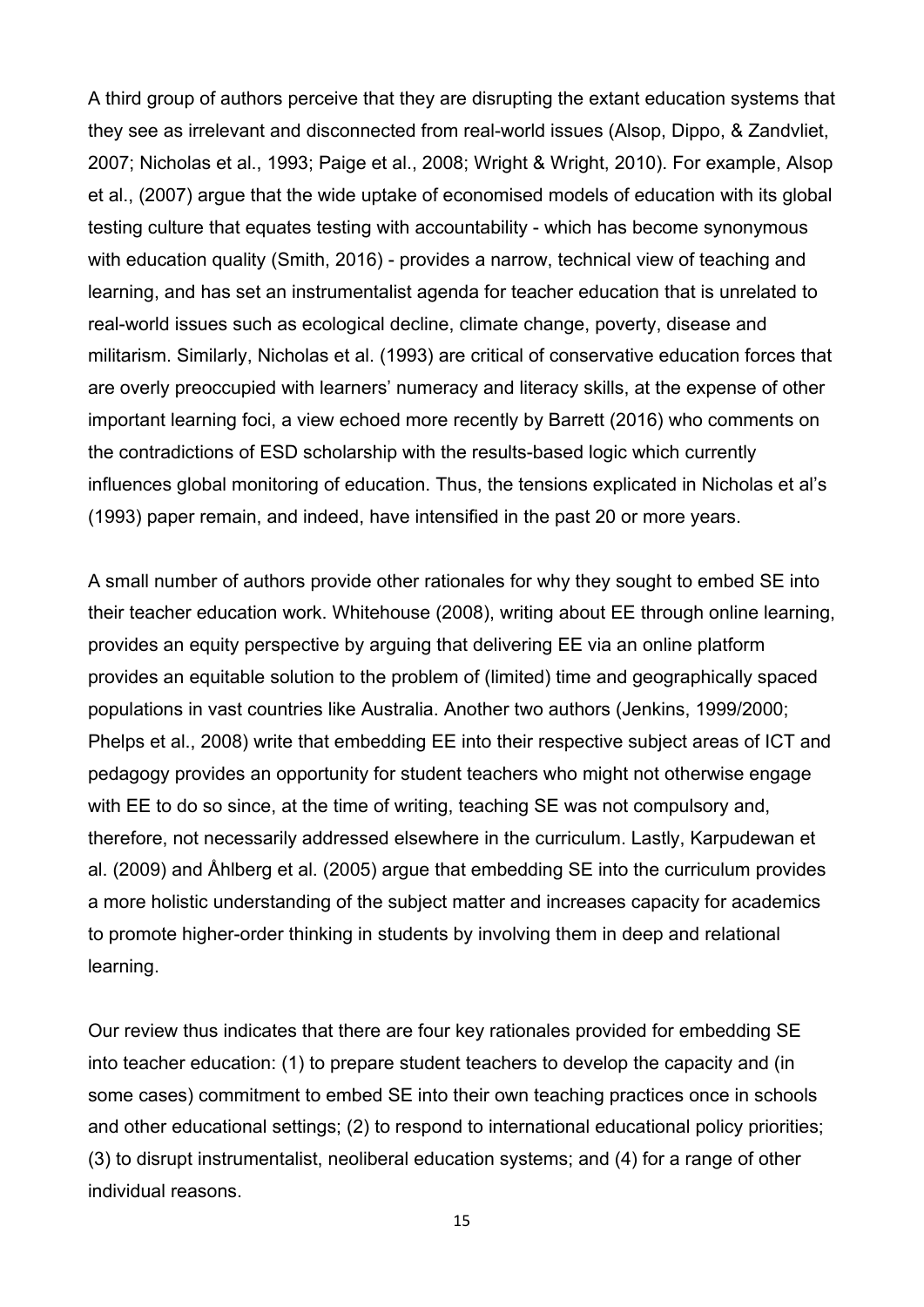*3.3 What theoretical frames underpin the embedding of SE into initial teacher education?*  We were also interested in investigating the extent to which teacher educators working to embed SE situate their research within a conceptual or theoretical framework. We found that most authors (23 out of a total of 28 publications) provide a conceptual framework to underpin their SE teaching and learning. These include: inquiry and/or place-based education (Alsop, Dippo & Zandvliet, 2007; Whitehouse, 2008; Cheong, 2005; Karpudewan et al. 2012; Nelson, 2010; Bore, 2006); experiential education (Burke & Mackenzie, 2010); constructivist and/or socially critical approaches (Aleixandre & Gayoso, 1996; Firth & Winter, 2007; Kennelly et al., 2008; Taylor et al., 2006; Paige et al., 2008); integrating theory (Åhlberg et al., 2005); and Palmer's model for teaching and learning in environmental education (Bennett & Heafner, 2004).

Notable, however, is that detail about their conceptual or theoretical frames varies considerably. Some authors name a conceptual framework without actually situating their teaching and learning work within the stated framework. For example, Nicholas et al., (1993) state that the subject about which they write takes an 'education *for* the environment' approach to empower and enable students to act as catalysts for action, but provide no information about how the approach is developed and connected to their teaching and learning, or what it means within the context of their subject. A small number of authors (three out of 28) do not explicitly name a theoretical framework, but do provide some detail of their approach. This subset includes Karpudewan et al., (2009) who explain how their Green Chemistry subject takes a student-centred, deep learning approach that is interdisciplinary. Two authors (McConnell, 2010; Phelps et al., 2008) provide no conceptual framework for teaching and learning of SE. A few authors provide in-depth detail of the key principles, underlying theory and application of their theoretical framework. Examples include Bennett and Heafner (2004), who describe the theory and application of Palmer's (1988) model to guide planning, teaching and learning in EE to plan for, implement and reflect upon an EE field day. Åhlberg et al. (2005) explain an integrating approach to action research through the use of concept maps and Vee heuristics in order to develop curriculum in education for sustainable living within a teacher education course. Kennelly and Taylor (2007) report on their application of Gutek's (1997) five-point framework of education to develop a compulsory teaching unit, while Burke and Cutter-Mackenzie (2010) describe the application of an innovative approach which they call a/r/t-e-ography.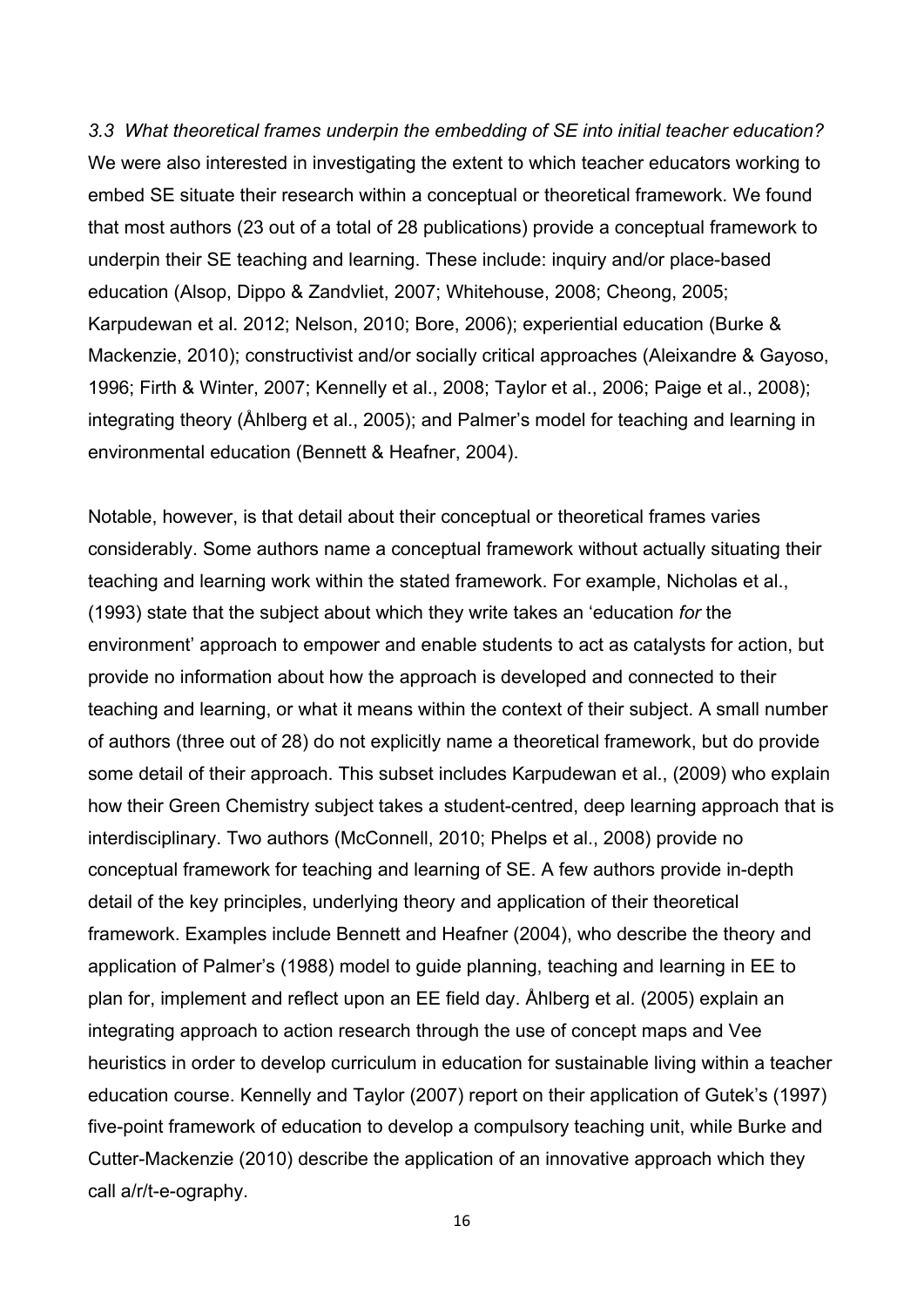Interestingly, although not a focus of our analysis, we found few detailed descriptions (only four of the total of 28 publications) of the research methodology used by authors to discuss their own investigations into their teacher education practice (Bennett & Heafner, 2004; Wright & Wright, 2010; Varga et al, 2007; Burke & Mackenzie, 2010). Three papers describe action research (Bennett & Heafner, 2004; Wright & Wright, 2010; Varga et al, 2007) and one, autoethnography (Burke & Mackenzie, 2010). However, the extent to which these authors situate their research within their chosen methodological framework also varies. There is either little or no rationale for the methodology or specific methods used to identify, collect and analyse data sources in light of the research question or problem. For example, Bennett and Heafner (2004) and Wright and Wright (2010) define and justify their action research approach, but fall short of explaining the process within the context of their unit or course. Varga et al. (2007), on the other hand, omit a definition, but justify and explain how the action research process develops in the context of their teaching and learning. Six papers offer descriptions of interventions only and provide no information on methodology or methods.

Although most authors named a conceptual or theoretical approach that underpinned their embedding of SE, the level of detail varied considerably with some authors not situating their teaching and learning work within a conceptual frame at all, and only a few providing in-depth detail of the key concepts or principles underlying their theoretical approach. The lack of descriptions or interpretations of named theoretical approaches made it difficult to differentiate between some conceptual approaches that share some common or similar characteristics, for example, inquiry and place-based education. Hence, it was not possible to create a useful taxonomy of theoretical approaches to embedding SE in teacher education from this review.

# *3.4 What pedagogical approaches are used for embedding SE into initial teacher education?*

Most teacher educators whose work was reviewed for this study offer details about their pedagogical approaches and strategies. Many emphasise engaging students in placebased, experiential and/or inquiry methods, and modelling strategies for teaching SE that student teachers can apply in schools. Such strategies include: discussion and reflection techniques (Aleixandre & Gayoso, 1996; Bore, 2006; Firth & Winter, 2007; Jenkins, 1999/2000; Corney & Reid, 2007; Jenkins & Callingham, 2006; Karpudewan et al., 2009;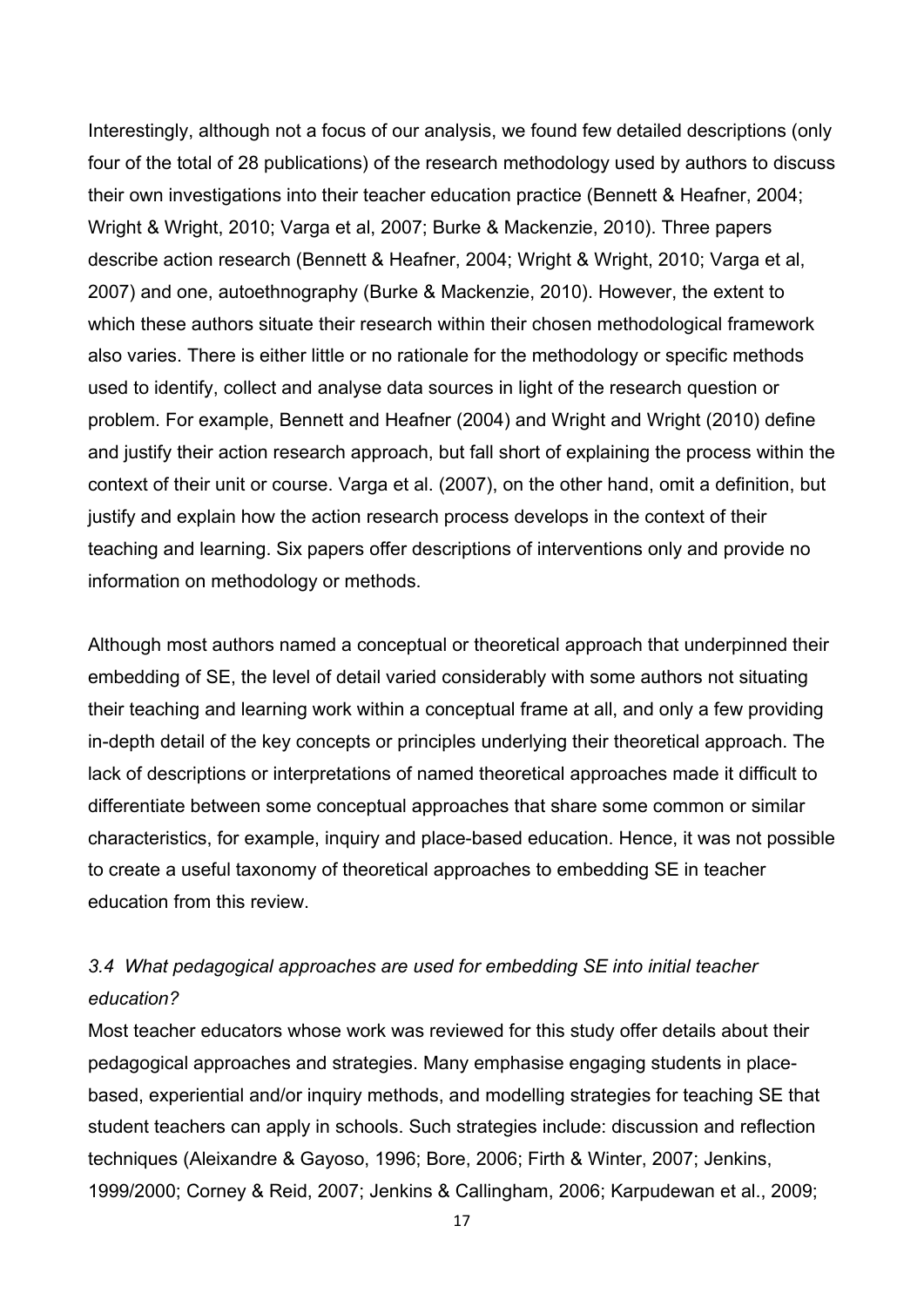Nicholas et al. 1993; Taylor et al., 2007; Wright & Wright, 2010); brainstorming (Aleixandre & Gayoso, 1996), concept mapping (Aleixandre & Gayoso, 1996; Åhlberg et al., 2005), place-based outdoor experiences such as field investigations/ inquiries or projects [\(Paige](#page-30-0)  [et al., 2008;](#page-30-0) Bennett & Heafner, 2004; Kennelly & Taylor, 2007; Whitehouse, 2008), values analysis (Kennelly & Taylor, 2007), role plays (Aleixandre & Gayoso, 1996), problembased inquiries (Bore, 2006; Jenkins, 1999/2000; Karpudewan et al., 2009) and problem solving activities (Jenkins, 1999/2000), lecture-style delivery of information about SE (Firth & Winter, 2007; Phelps et al., 2008), and futures scenario writing (Paige et al., 2008).

Some innovative approaches are provided by Cheong (2005) and Burke and Cutter-Mackenzie (2010). Cheong explains a community problem solving pedagogical strategy, which involves student teachers working with community members to address local sustainability issues through an action research process employing participatory investigative, creative and critical thinking skills. Burke and Cutter-Mackenzie (2010) apply what they refer to as *experiential learning through immersive art pedagogy*, which involves lecturers and students collaboratively and critically examining the pedagogical and value basis of environmental and place-based picture books. The process is immersive in that the focus is on the visual qualities of children's picture books through encouraging "sensory, experiential, perceptual, relational, cultural, and socially critical" (P. 312) investigation of the environments, places and themes featured in the books. In many cases, lecturers blend pedagogies, sometimes within the same session. For example, Jenkins (1999/2000) utilises the transmission mode of teaching to deliver content, engages in group and whole-class discussion to encourage students to unpack this content, as well as hands-on, problem-based inquiry teaching methods, which require students to plan for EE through a lesson-based hypothetical scenario.

It is not possible as a result of our review to comment on the effectiveness of these strategies because the publications describe, rather than evaluate, the approaches used. It is, at the very least, possible to conclude that the variety of approaches indicates a volume of diverse pedagogical activity and experimentation by academics, which is useful for informing an evolving area of research.

*3.5 What problems and/or challenges are faced by teacher educators who are embedding SE into initial teacher education?*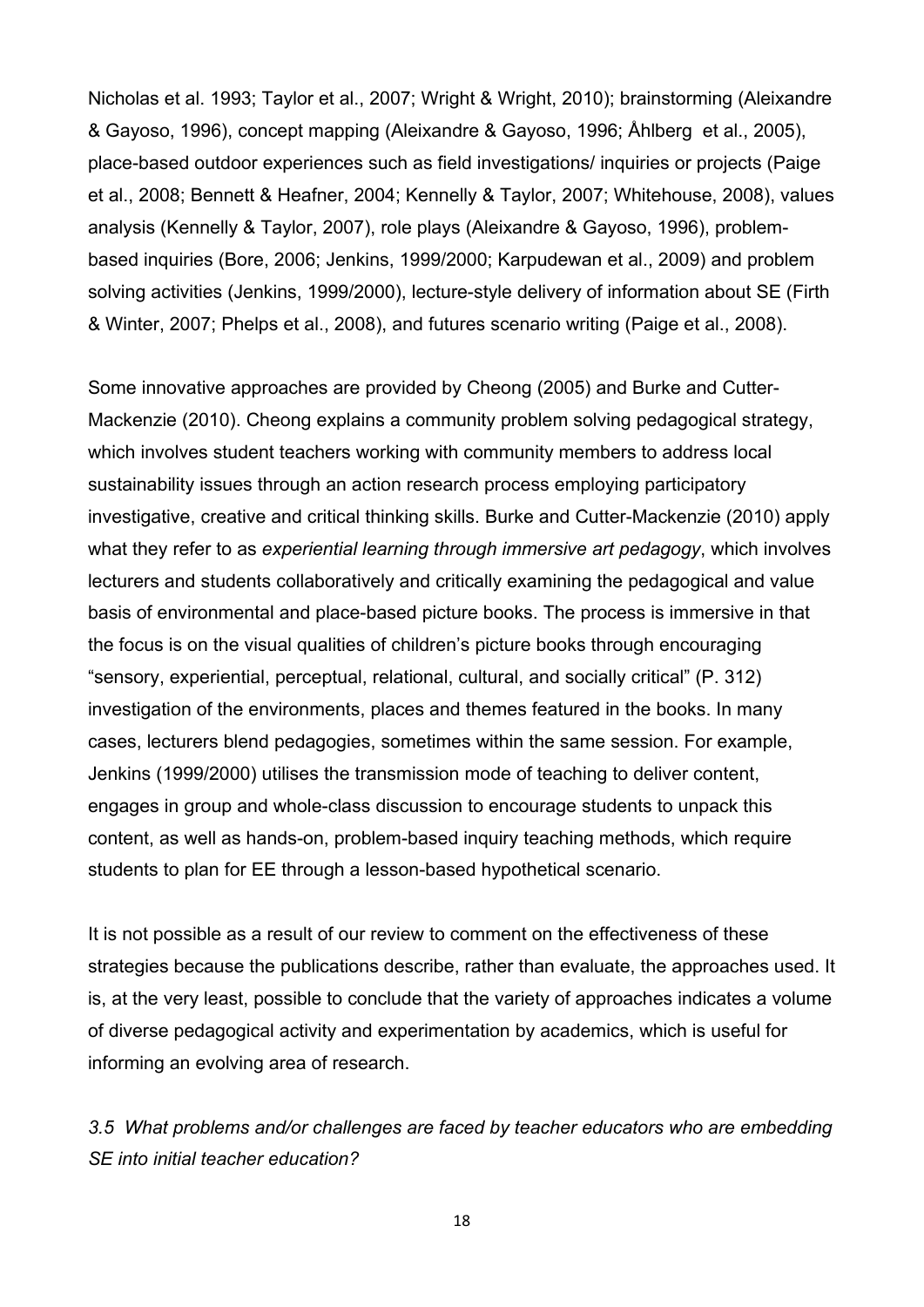The range of problems and/or challenges discussed by teacher education academics when they attempt to embed SE is well established in the literature. These are located across system, institutional, faculty/school, subject/course and personal dimensions. For example, McConnell (2001) and Alsop et al. (2007) write about working within restrictive education systems where the scope of their efforts is constrained by "market driven, instrumentalist, commodity fetishist" education policies which, they argue, serve to "systematically distract from and undermine meaningful considerations of education for a sustainable future" (P. 218). Nicholas et al. (1993) are also cognisant of the impacts of wider political and mainstream forces, including the continued marginalisation of many EE courses, and a general misunderstanding of the purpose of EE.

Institutional constraints can also limit individual teacher educator choice (Hunt, 2006). Identified institutional constraints include the dilemma of trying to incorporate broad SE outcomes within tightly mandated and circumscribed professional courses (Quinn et al., 2010) and inflexible and obstructive workloads, staff timetables, and staffing structures which restrict opportunities for collaboration (Paige et al., 2008). Lack of time and timetabling issues are regularly raised as institutional constraints. McConnell (2001), Taylor et al., (2006) and Cheong (2005) consider that institutionally-set course/subject hours limit capacity for deep learning. For example, teacher educators report insufficient time to interrogate and change entrenched student views about the nexus between sustainability and education (Taylor et al., 2006) and to enable student teachers to develop sufficient skills to successfully teach SE (Cheong, 2005).

Some teacher educators appear less constrained by systemic impediments to SE, or at least are not critical of institutional constraints. Instead, these authors discuss challenges at the subject and personal level. Whitehouse (2008), for example, writes about the challenges related to online delivery of SE. These include limited synchronous contact with students that restricts effective exchange of ideas and checking for and clarification of understandings, and the dilemma of how to meaningfully engage students with placebased learning in an online learning environment. For Cheong (2005), constraints are related to limited student teacher capability in group and project work. Karpedewan et al. (2009) find that the Green Chemistry approach to embedding ESD enhances students' understanding and awareness of sustainability concepts but does not enable pre-service teachers to act on environmental problems. Varga et al. (2007) and Bore (2006) recognise that student teachers are not used to student-centred and constructivist inquiry-based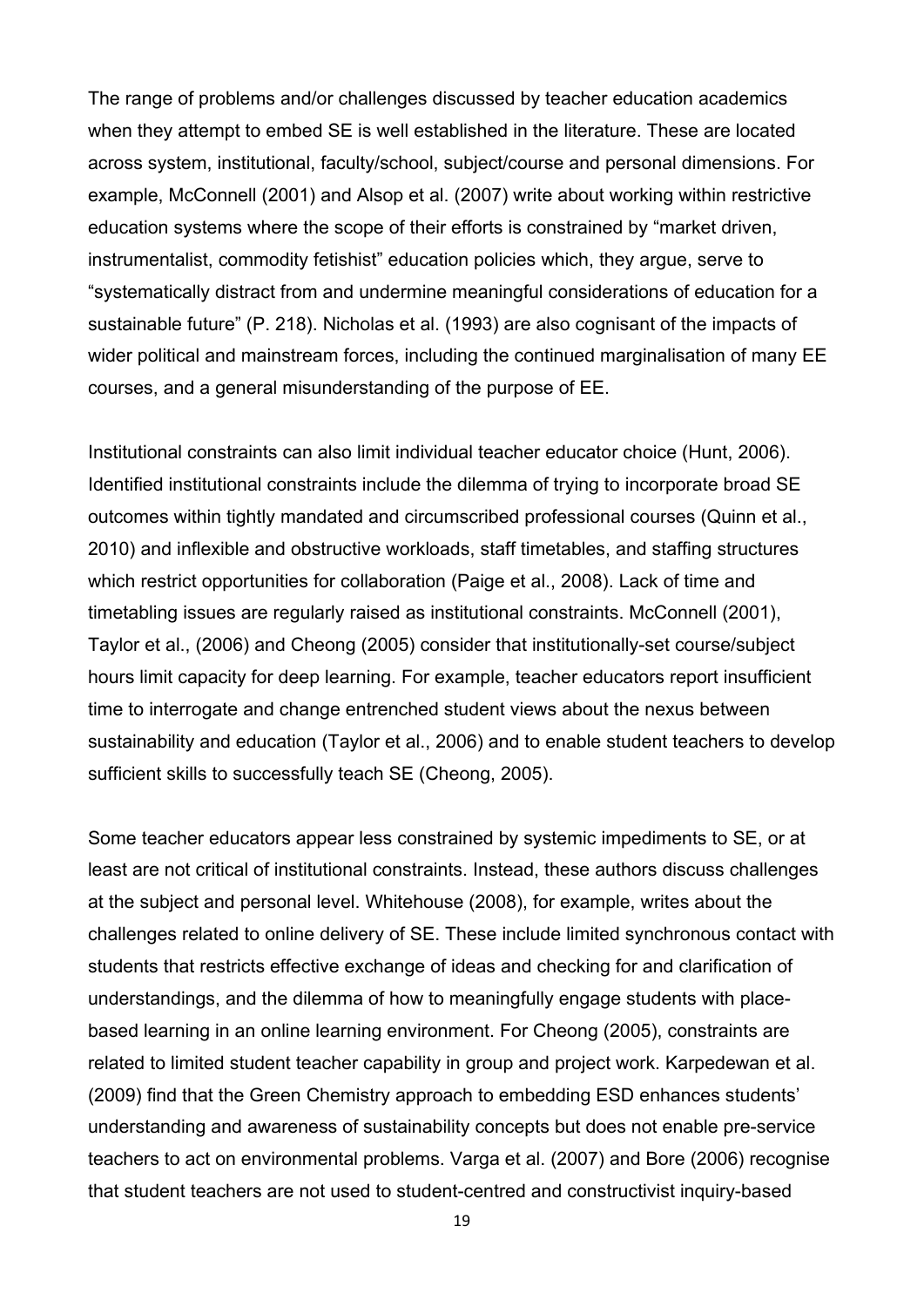learning and teaching approaches and, hence, often encounter difficulties using such processes and tend to resist such methods. For some teacher education academics, individual professional challenges relate to lack of knowledge and experience in SE, fear of higher workloads, a 'silo mentality' or a lack of collaboration amongst colleagues who do not perceive SE as relevant to themselves or to pre-service teacher education (Van Petegem et al., 2007; Quinn et al., 2010), as well as the need to ensure the focus of SE remains on the *for* (action) component rather than merely raising awareness (Nicholas et al., 1993; Corney, 2006).

In summary, teacher educators report facing a range of constraints at the institutional, faculty/school, and subject/course levels, as well pedagogical and individual professional challenges in their efforts to embed SE in initial teacher education. No patterns were found that might suggest a link between any one particular approach to embedding SE and the problems and/or challenges faced by teacher educators. We also found no patterns linking rationales with any one particular approach to embedding SE. We consider the implications of these findings below.

#### **4 Discussion**

This review has offered an analysis of approaches by teacher educators to embed SE into initial teacher education programs. We set out in the hope of developing taxonomies of programmatic approaches, rationales, conceptual framing and pedagogical strategies being implemented in efforts to embed SE in initial teacher education. Only the first two were feasible, given the lack of sufficient and consistent details for the latter two intentions. Similarly, owing in part to a lack of detailed explanations, no patterns were evident that might suggest a relationship between any one particular approach espoused for embedding SE and the rationale, theoretical frame and/or pedagogical strategies adopted by teacher educators.

In this final section of the paper, we consider the findings of our review through a critical analysis and discussion of the implications for teacher education academics, researchers and others in the academic community interested in SE. Collectively, the strategies suggest that SE in initial teacher education:

• is still an emerging area of curricular activity driven by individual academics;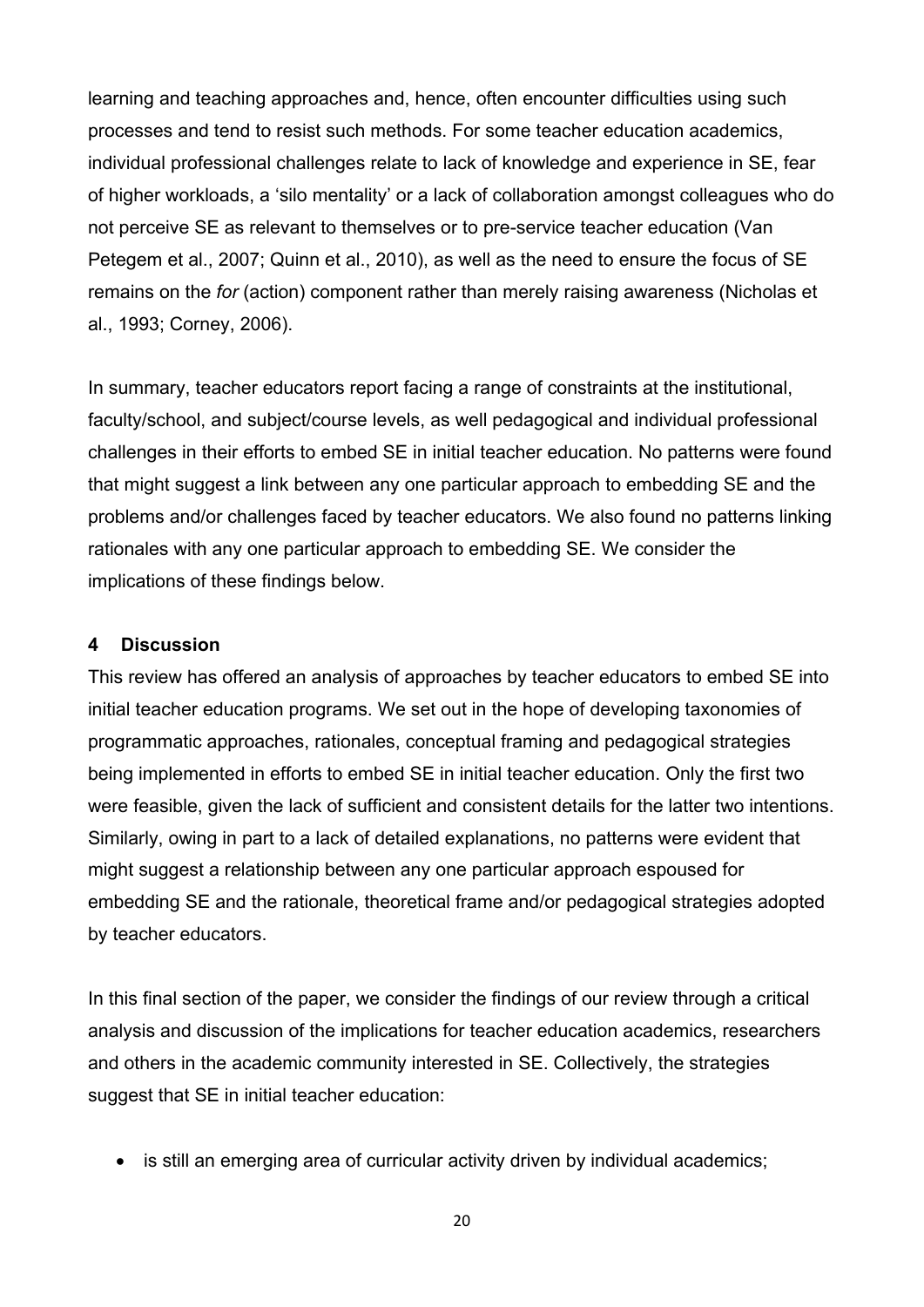- is underpinned by a range of pedagogical approaches and strategies that are uncritically applied;
- has a very small research base, mostly coming from the traditional sources of the United States, Europe and Australia; and
- is generally under-theorised and descriptive.

In considering the first point, that embedding SE in initial teacher education is an emerging area of curricular activity, this review suggests that the field is characterised by 'patches of green' (Elliott, 2003) driven mainly by the passions and concerns of individual teacher educators. Overall, these concerned academics experiment with embedding SE at the micro level, enacting change within their own spheres of influence, rather than through a more systemic, broad-scale approach to creating change. For example, teacher educators tend to embed SE into their particular subject area rather than work with others across diverse subjects, schools and/or disciplines. This is not surprising, but is reflective of the history of SE across higher education generally and, more broadly, the silo delivery of disciplinary programs within universities (see Dawe et al., 2005; Filho & Carpenter, 2006; Tilbury, Keogh, Leighton, & Kent, 2005). Nevertheless, we did identify one attempt to implement EE across a teacher education institution (Van Petegem et al., 2007). We consider this a positive example that reflects emerging understanding by a few academics about the importance of systemic embedding approaches. Moving forward, teacher educators can look for inspiration to such cases.

We were also interested in exploring the locus of the 'patches of green'. A pleasant surprise was the finding that SE is hosted within a range of curriculum areas, other than those where it is traditionally applied (Science and Geography), including English, Pedagogical Studies, Home Economics, Chemistry, and the Arts. We contend that developing knowledge and understanding of any specialist area is an incremental process. Therefore, it seems logical that enabling student teachers to develop the knowledge, skills and understandings to embed SE into their future teaching and learning practices will require multiple and varied opportunities over time. Hence, it is clear that the earlier that student teachers are introduced to SE the more beneficial for developing the necessary knowledge, understandings, skills and values of SE. In this regard, our findings are relatively positive. While SE is offered in the final year of a B.Ed. program in many instances, there are numerous examples of implementation across first, second and third years.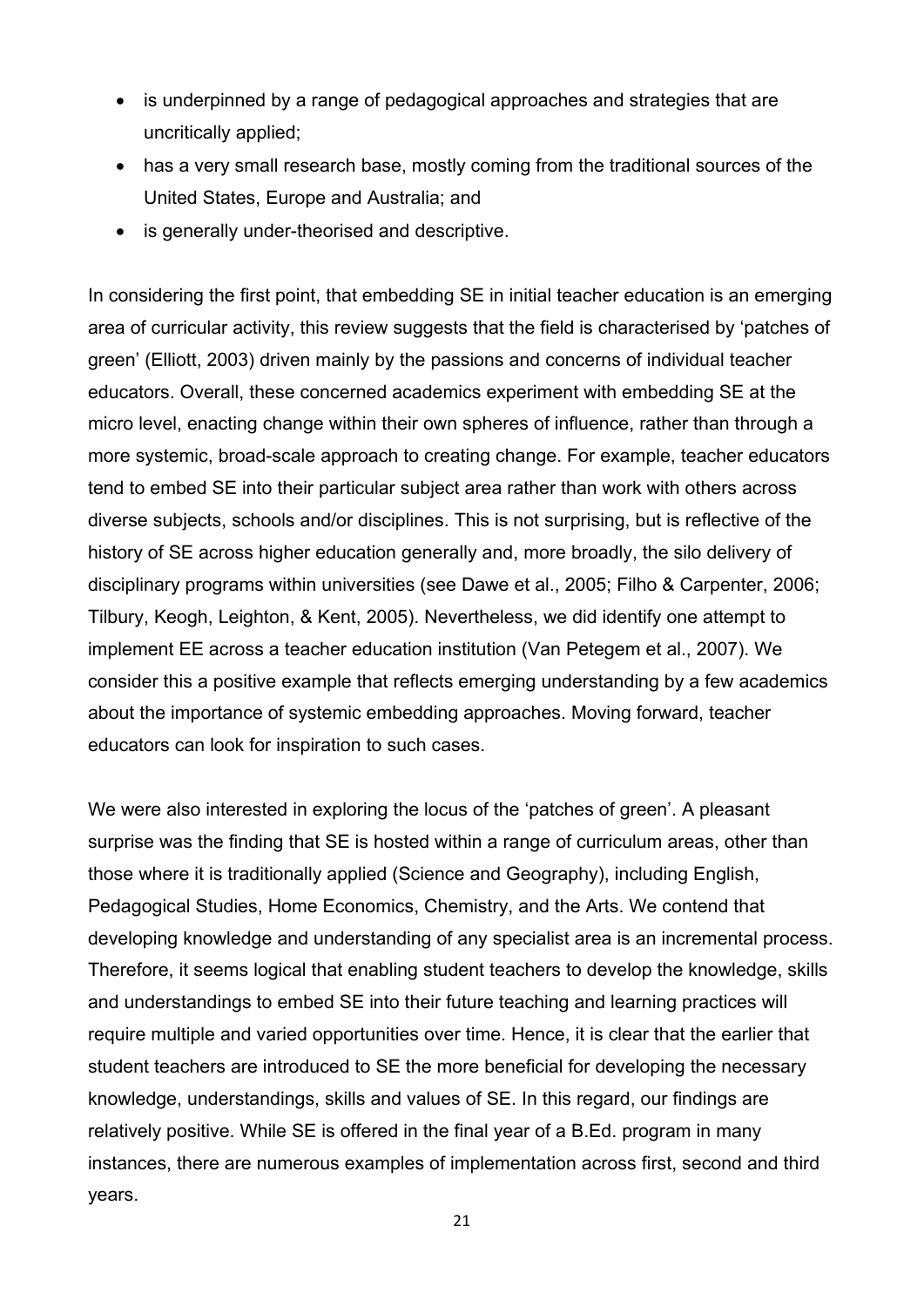Overall, though, there is a clear need to extend the curricula and pedagogical work that is in progress beyond 'patches of green' towards more systemic approaches. To achieve this, teacher education academics interested in embedding SE can take their lead from those already embedding SE across curriculum areas, courses or institutions as well as from others working to promote more strategic approaches (eg., Author., 2016; Author, 2012; Author, 2009; Author., 2007a; Author, 2007b; Author, 2006; Steele, 2010; Author, 2015). We, therefore, acknowledge and commend the work undertaken by those teacher educators working at the individual subject level. However, we wish to re-emphasise the importance of using systemic approaches. At the curricular level, for example, this can include planning for developmental progression across courses where, for instance, SE knowledge, literacy, understanding and skills are introduced to student teachers in first year, developed in second and third years, and intensified in their final year.

The second discussion point is that authors report the use of a diverse range of pedagogical strategies broadly located within constructivist, inquiry, and/or experiential approaches to education. However, they offer little or no critical reflection upon, or evaluation of, these strategies and approaches in terms of their effectiveness in developing the knowledge, skills, values and dispositions required to implement SE. While the strategies employed are in keeping with the types of interactive and discursive teaching methods called for by sustainability scholars (Bosselmann, 2001; Cotton & Winter, 2010; Sterling, 2012), our reading of the articles denotes that most authors still largely employ transmission modes of teaching and, where sustainability pedagogies are enacted, authors do so uncritically. Some authors appear to assume that pedagogy, or specific types of pedagogies and/or the acquisition of relevant sustainability knowledge and skills, is a catalyst for the development of graduate teachers who will implement SE in schools once they become classroom teachers. It was concerning in these and other cases to note the absence of the affective dimension in authors' discussions of their rationales, conceptual frames or pedagogies. Valuing of, for example, biodiversity, intergenerational and intercultural equity, and developing such dispositions as a commitment to engaging in individual and collective action are central tenets of sustainability education theories, discourses and policies.

We acknowledge the difficulty of enacting pedagogical innovation in a restrictive higher education context (Cotton & Winter, 2010) and stress this is not a criticism of the teacher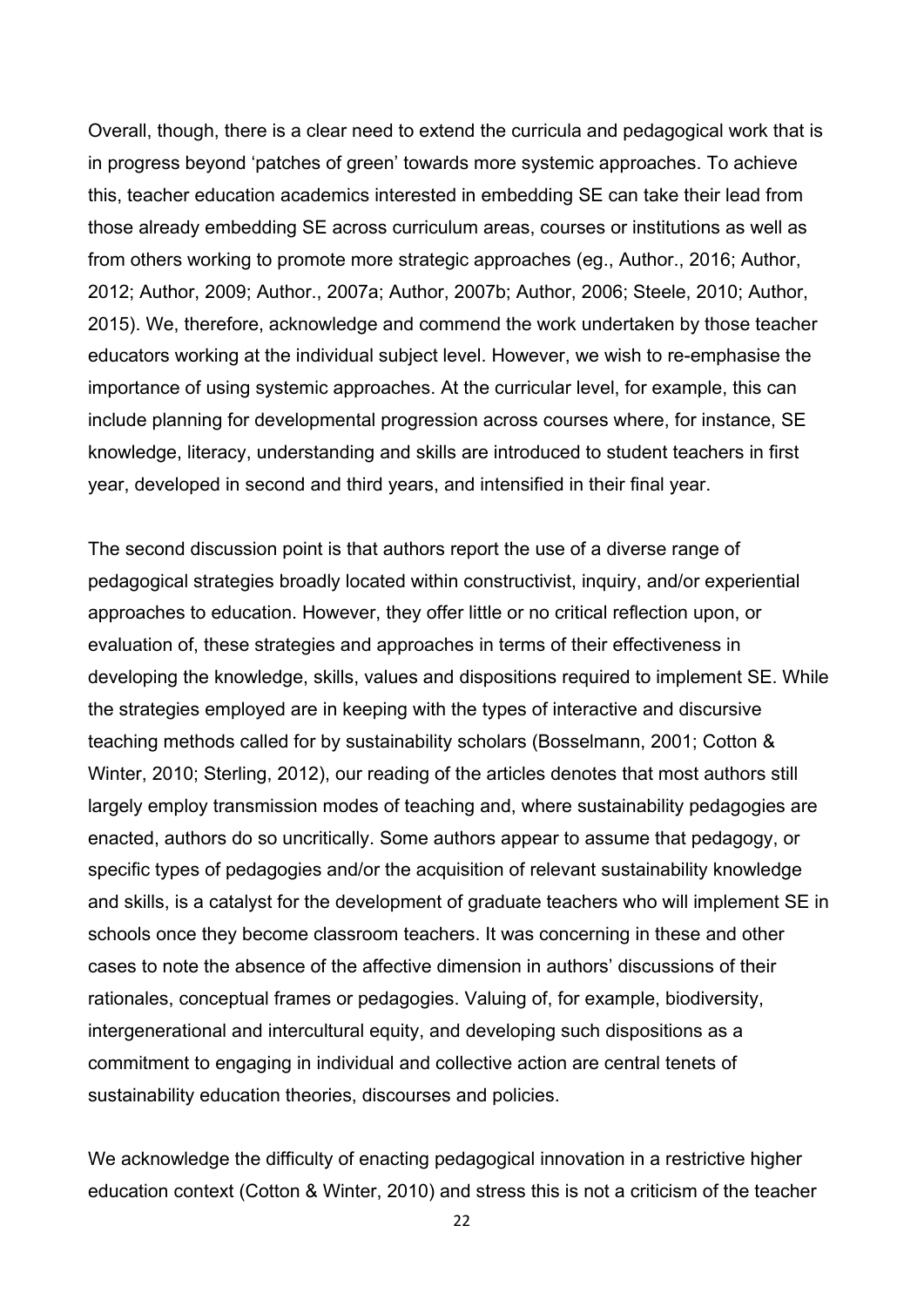educators themselves. Rather, this is a call for teacher educators to undertake empirical research, inclusive of critical reflection and evaluation, in a field that lacks evidenceinformed research and where many uncertainties exist about effective approaches (Cotton, Bailey, Warren, & Bissell, 2009; Dyball & Carpenter, 2006; Eilam & Trop, 2011; Higgins & Kirk, 2006). We contend that research-led investigations that interrogate the efficacy of accepted sustainability pedagogies can substantiate (or challenge) current theory on sustainability pedagogies in practice.

Thirdly, this review confirms what we know anecdotally, that is, that SE in initial teacher education has a very small research base. This is not surprising considering the field is relatively new and still developing, but is nonetheless disappointing. Australia emerges as a leader in the field with almost half the publications (12 out of 28) originating from Australian universities and with Australian research featured in each of the four identified approaches. In comparison, Europe, North America and Asia share the remaining 16 publications with each featuring research in only two of the four possible approaches. The standing of Australia as a leader in the field is in contrast to Wals and Blewit's (2010) earlier analysis of research on sustainability in higher education generally, which found that most of the publications emanate from North America and Europe. Although the two reviews are focused at different scales within higher education (i.e., Education discipline vs the whole higher education context), it does indicate that Australia can be considered an emergent force in SE for initial teacher education. The implication of this third point is for teacher education academics to respond to the call for more research and to expand the research base in SE within initial teacher education globally.

The final point relates to the under-theorised and descriptive nature of SE in initial teacher education. Half of the authors using Approach 4 (a dedicated elective subject) and almost one third of authors of all four approaches omit any theoretical and conceptual details about how they plan for and teach SE. Many authors whose work was included in this review appear most concerned with the pragmatics of embedding SE, providing descriptive rather than analytical accounts of interventions and paying far more attention to pedagogical practice than the theories underpinning the pedagogies. For example, a number of authors within each identified approach provide descriptive reports that explain the processes and outcomes of their interventions, but offer no information on the theoretical frameworks underpinning what they do or on the research aspects of their evaluative work, such as methods or methodology. This could be taken as a sign of an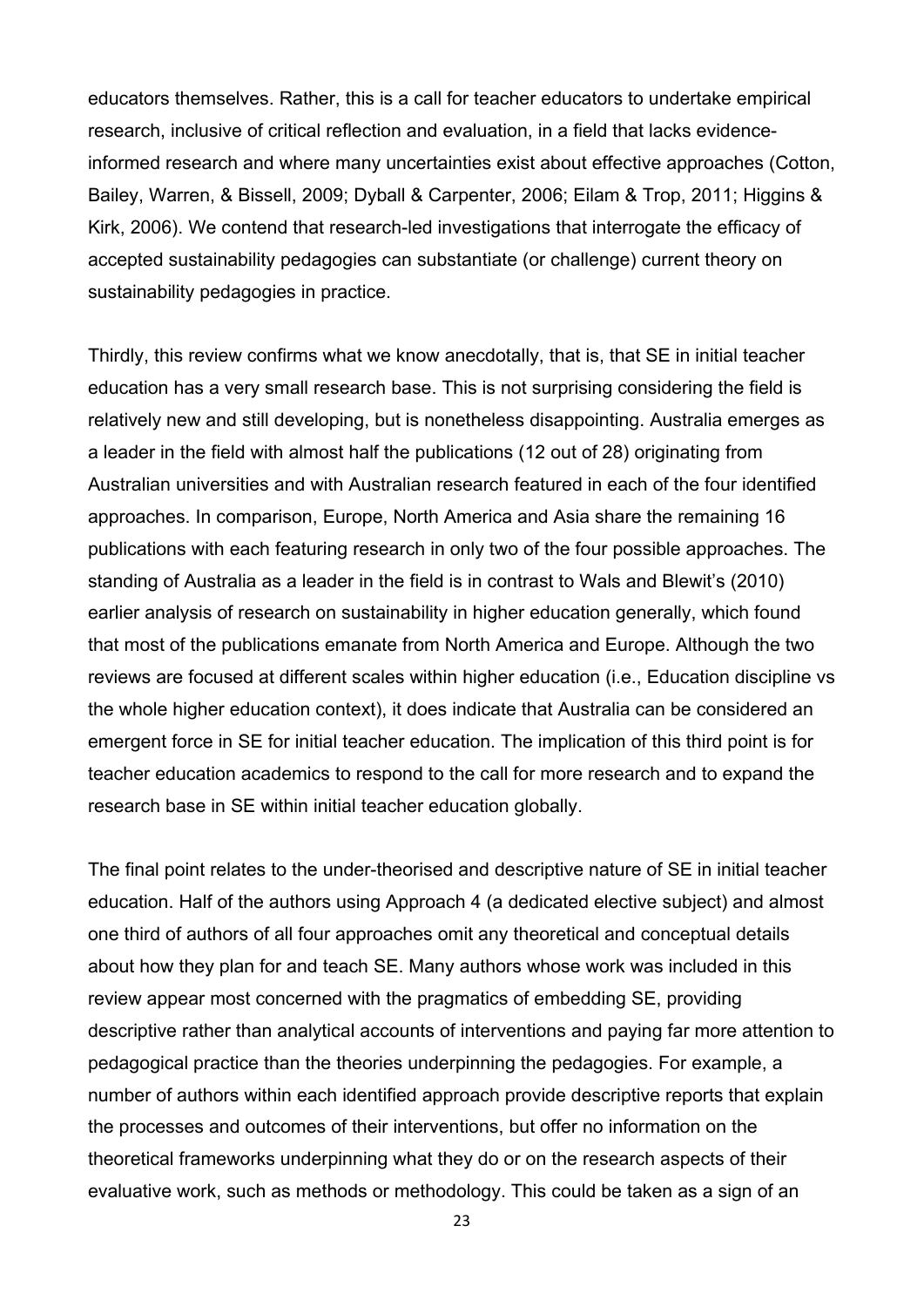emerging field that is progressing through phases of development, commencing with descriptive accounts of practice.

The lack of attention to theoretical underpinnings of approaches to embedding EfS in teacher education can be contrasted with a review of 67 articles published in the Australian Journal of Environmental Education from 1990-2000. The review revealed that one of the two most common areas of focus were theoretical (or philosophical) analyses that critiqued and/or reconceptualised either worldviews of human-environment relationships or environmental/sustainability education theories, discourses, policies or curriculum practices (Author, 2011). This highlights the need and possibilities for expanding the scholarship on sustainability in teacher education to give more attention to theorizing different curriculum and pedagogical approaches that are trialled or adopted. As Dillon (2003) comments, a lack of theoretical detail, particularly in empirical research, is a concern, and makes it difficult for other researchers who wish to make sense of emerging understandings of the conceptualisation and contextualisation of SE. Hence, there is a strong rationale here for teacher education academics to engage more strongly with educational and environmental theory. This will enable the field to become more mature, robust and diversified.

### **5 Conclusion**

What do the findings of this review mean for SE within initial teacher education? We recognise that the limited number of papers in our study, as well as some of their limitations, reduces our capacity to offer specific transferable insights; nevertheless, there are broad lessons to be learnt. Debate on the implementation of SE in initial teacher education is revealed in the diversity of curriculum approaches, rationales, conceptual framings, pedagogical strategies and challenges described in this review. To build on this existing work, there is now a necessity for academics working at the program and individual subject levels to extend SE practice to be more systemic and cross-disciplinary. There is also a need for deeper evaluation of the effectiveness of the pedagogies that are currently in play. While many teacher educators report their use of participatory, inquiryoriented and other teaching and learning methods that are well-grounded in the SE and broader educational literature, a lack of reflexivity and critique limits the transferability of many of these efforts and the development of an in-depth understanding of SE practices in initial teacher education. Finally, as we have noted, research in this emerging area of teacher education practice is small-scale and theoretically weak. While we acknowledge that this is most likely because of the relative newness of the field, we believe that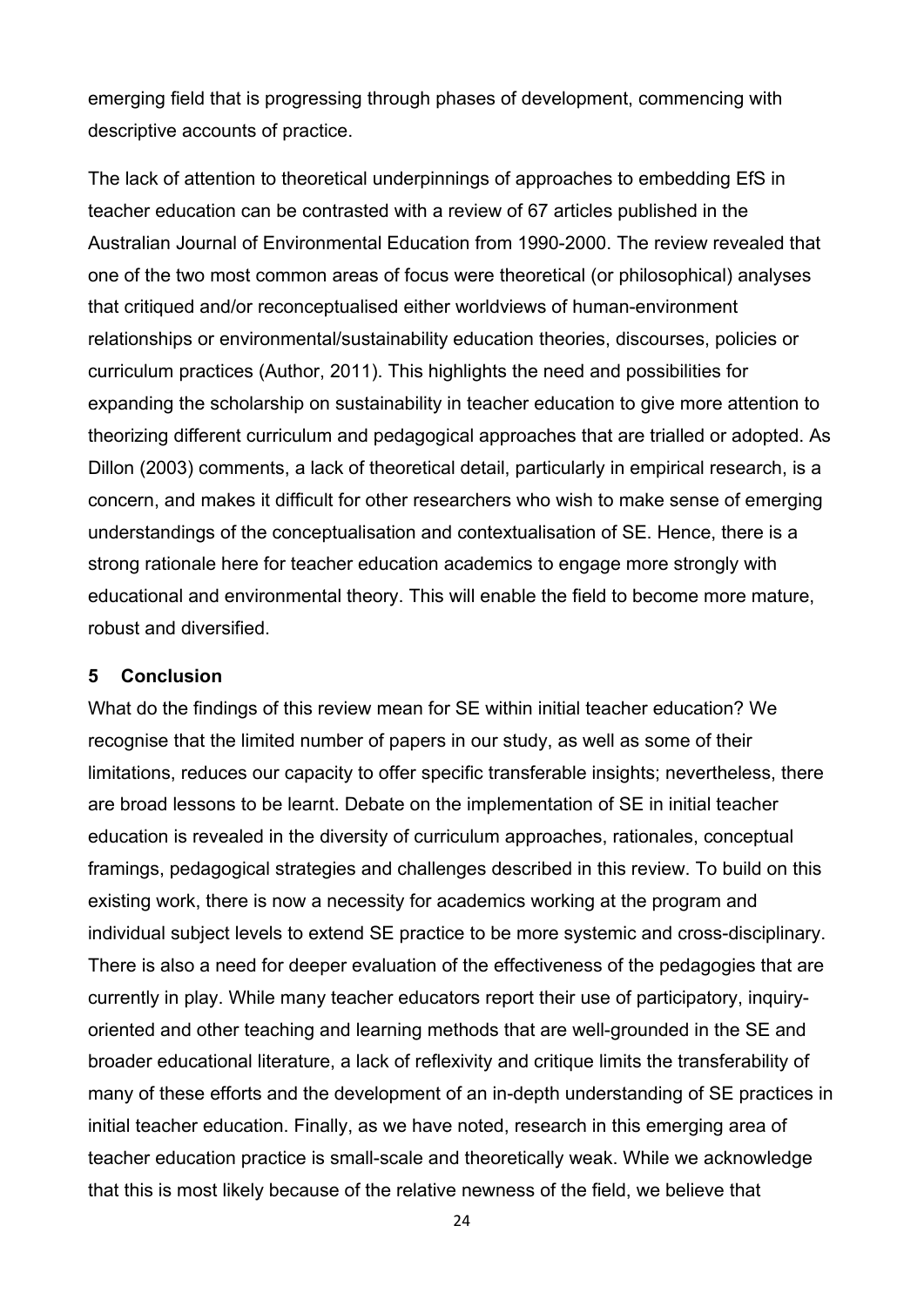extending both the quantity and quality of investigations into teacher education practices in SE will significantly inform and strengthen efforts in this space and add legitimacy to the important work that many teacher educators are engaged in in contributing to global sustainability through education.

# References:

- ABET, Inc. (n.d.). *Criteria for accrediting engineering programs, 2016-2017*. Retrieved from http://www.abet.org/accreditation/accreditation-criteria/criteria-for-accreditingengineering-programs-2016-2017/
- Adomssent, M., & Michelsen, G. (2006). German academia heading for sustainability? Reflections on policy and practice in teaching, research and institutional innovations. *Environmental Education Research, 12*(1), 85-99. doi: 10.1080/13504620500527758.
- Åhlberg, M., Äänismaa, P., & Dillon, P. (2005). Education for sustainable living: Integrating theory, practice, design, and development. *Scandinavian Journal of Educational Research, 49*(2), 167-186. doi: 10.1080/00313830500048923.
- Aleixandre, M. P. J., & Gayoso, I. G.-R. (1996). An approach to introducing environmental education into the science methods course in teacher education. *Environmental Education Research, 2*(1), 27-39.
- Alsop, S., Dippo, D., & Zandvliet, D. B. (2007). Teacher education as or for social and ecological transformation: Place-based reflections on local and global participatory methods and collaborative practices. *Journal of Education for Teaching: International Research and Pedagogy, 33*(2), 207-223.
- Australian Curriculum, Assessment and Reporting Authority [ACARA]. (2016). *Crosscurriculum priorities.* Retrieved from [http://www.australiancurriculum.edu.au/crosscurriculumpriorities/sustainability/overv](http://www.australiancurriculum.edu.au/crosscurriculumpriorities/sustainability/overview) [iew](http://www.australiancurriculum.edu.au/crosscurriculumpriorities/sustainability/overview)
- Australian Government Department of Education and Training. (2015). *Higher Education Standards Framework.* Retrieved from <https://www.legislation.gov.au/Details/F2015L01639>
- Australian Government Department of the Environment, Water, Heritage and the Arts. (2009). *Living sustainably: The Australian Government's national action plan for education for sustainability*. Canberra, Australia: Author.
- Australian Institute for Teaching and School Leadership [AITSL]. (2011). *Australian professional standards for teachers*. Retrieved from http://www.teacherstandards.aitsl.edu.au/
- Australian Research Institute for Environment and Sustainability [ARIES]. (2009). *Education for Sustainability: The role of education in engaging and equipping people for change*. Retrieved from
	- http://aries.mq.edu.au/publications/aries/efs\_brochure
- Author. (2006). [Details removed for peer review].
- Author. (2007). [Details removed for peer review].
- Author. (2007a). [Details removed for peer review].
- Author. (2007b). [Details removed for peer review].
- Author. (2009). [Details removed for peer review].
- Author. (2009). [Details removed for peer review].
- Author (2011). [Details removed for peer review].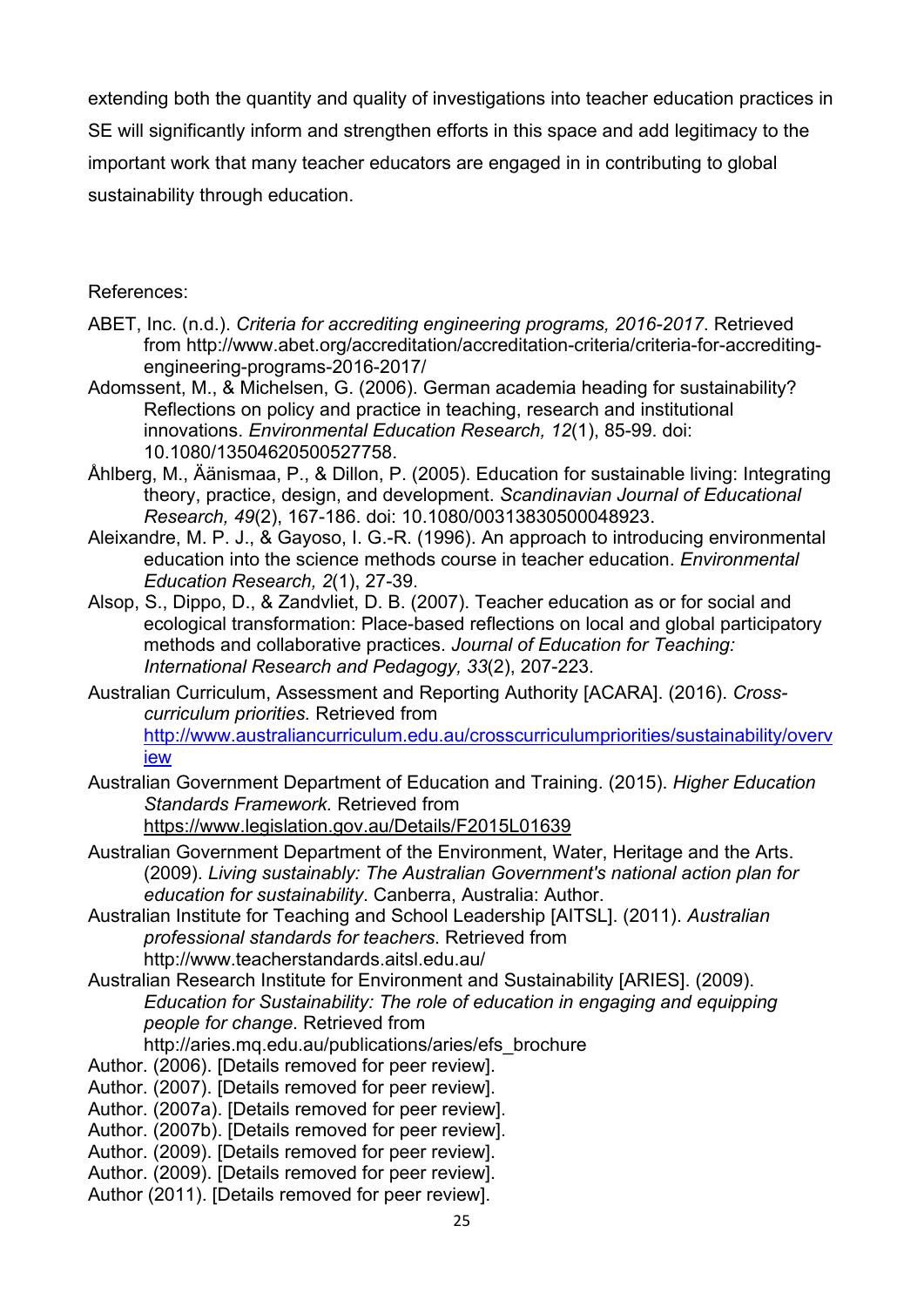Author. (2012). [Details removed for peer review].

Author. (2015). [Details removed for peer review].

Author. (2016). [Details removed for peer review].

Author. (2013). [Details removed for peer review].

- Author. (2015). [Details removed for peer review].
- Association for the Advancement of Sustainability in Higher Education (2010). *Sustainability curriculum in higher education: A call to action.* Retrieved from *www.aashe.org/files/A\_Call\_to\_Action\_final(2).pdf*
- Barrett, A. (2016). Measuring learning outcomes and education for sustainable development: The new education development goal. In W. Smith (Ed.), *The global testing culture: Shaping education policy, perceptions, and practices* (pp. 101-114). Oxford, United Kingdom: Symposium Books.
- Barth, M., Michelsen, G., Rieckmann, M., & Thomas, I. (Eds.). (2016). *Routledge handbook of higher education for sustainable development*. New York: Routledge.
- Bennett, K. R., & Heafner, T. L. (2004). Having a field day with environmental education. *Applied Environmental Education and Communication, 3*(2), 89-100.
- Berrang-Ford, L., Ford, J. D., & Paterson, J. (2011). Are we adapting to climate change? *Global Environmental Change, 21*(2011), 25-33. doi: 10.1016/j.gloenvcha.2010.09.012
- Blake, J., & Sterling, S. (2011). Tensions and transitions: Effecting change towards sustainability at a mainstream university through staff living and learning at an alternative, civil society college. *Environmental Education Research, 17*(1), 125- 144. doi: 10.1080/13504622.2010.486477
- Bore, A. (2006). Creativity, continuity and context in teacher education: Lessons from the field. *Australian Journal of Environmental Education, 22*(1), 31-38.
- Bosselmann, K. (2001). University and sustainability: Compatible agendas? *Educational Philosophy and Theory, 33*(2), 167-186. doi: doi.org/10.1111/j.1469- 5812.2001.tb00261.x
- British Columbia Ministry of Education. (2013). *Defining cross-curricular competencies: Transforming curriculum and assessment*. Retrieved from [https://www.bced.gov.bc.ca/irp/docs/def\\_xcurr\\_comps.pdf](https://www.bced.gov.bc.ca/irp/docs/def_xcurr_comps.pdf)
- British Columbia Ministry of Education. (2015). *Core competencies.* Retrieved from <https://curriculum.gov.bc.ca/competencies>
- Burke, G., & Cutter-Mackenzie, A. (2010). What's there, what if, what then, and what can we do? An immersive and embodied experience of environment and place through children's literature. *Environmental Education Research, 16*(3), 311-330.
- Cebrian, G. & Grace, M. (2013). Organisational learning toward sustainability in higher education. *Sustainability Accounting, Management and Policy Journal*, 4(3), 285- 306.
- Cheong, I. (2005). Educating preservice teachers for a sustainable environment. *Asia Pacific Journal of Teacher Education, 33*(1), 97-110. doi: 10.1080/1359866052000341151
- Christie, B. A., Miller, K. K., Cooke, R., & White, J. G. (2015). Environmental sustainability in higher education: What do academics think? *Environmental Education Research, 21*(5), 655-686. doi: dx.doi.org/10.1080/13504622.2013.879697
- Collins-Figueroa, M. (2012). Biodiversity and education for sustainable development in teacher education programmes of four Jamaican educational institutions. *Journal of Education for Sustainable Development, 6*(2), 253-267. doi: http://dx.doi.org/10.1177/0973408212475257
- Corney, G. (2006). Education for sustainable development: an empirical study of the tensions and challenges faced by geography student teachers. *International*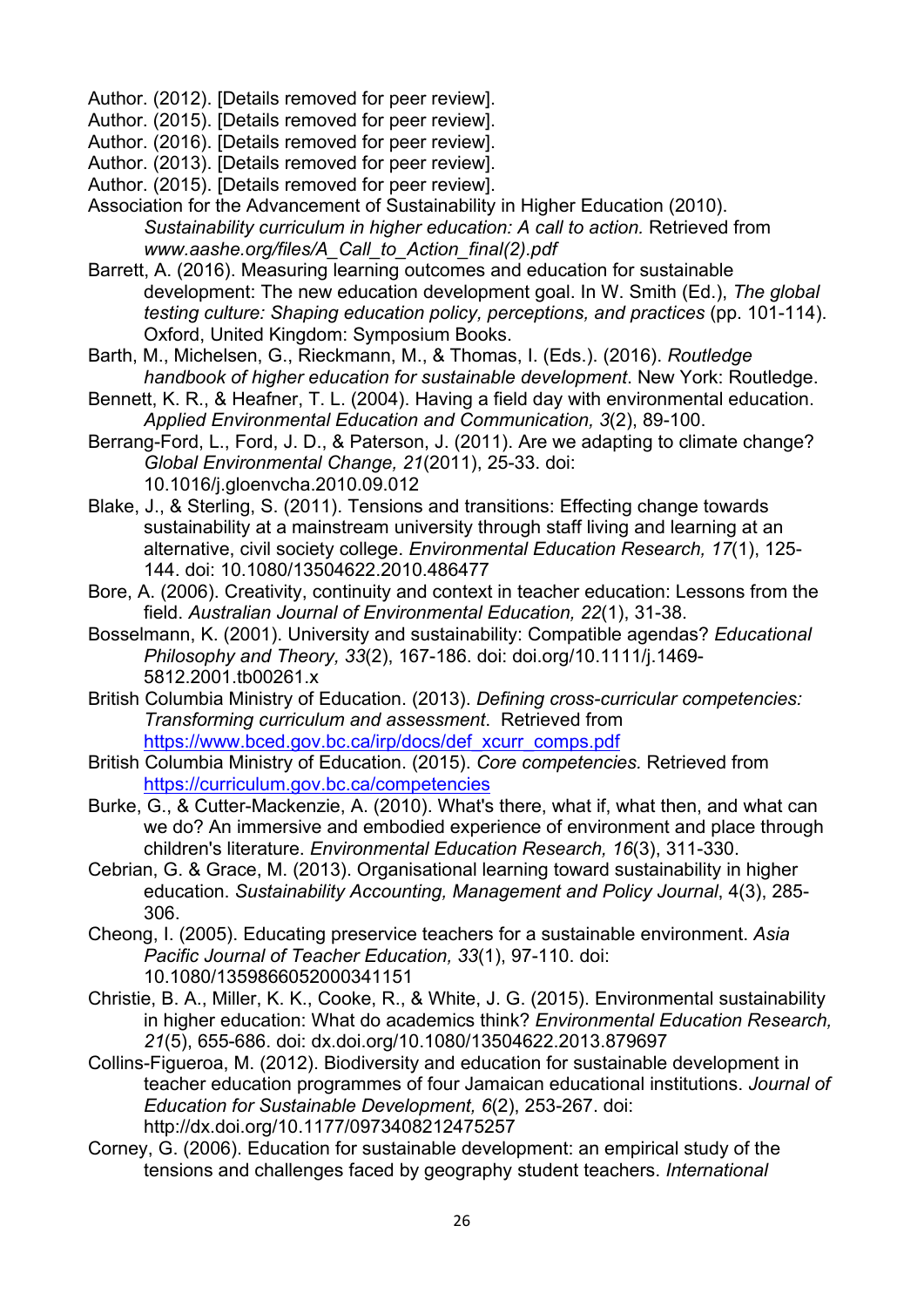*Research in Geographical and Environmental Education, 15*(3), 224-240. doi: 10.2167/irgee194.0

- Corney, G., & Reid, A. (2007). Student teachers' learning about subject matter and pedagogy in education for sustainable development. *Environmental Education Research, 13*(1), 33-54. doi: 10.1080/13504620601122632
- Cotton, D., Bailey, I., Warren, M., & Bissell, S. (2009). Revolutions and second-best solutions: education for sustainable development in higher education. *Studies in Higher Education, 34*(7), 719-733.
- Cotton, D., & Winter, J. (2010). 'It's not just bits of paper and light bulbs': A review of sustainability pedagogies and their potential for use in higher education. In P. Jones, D. Selby & S. Sterling (Eds.), *Sustainability education: Perspectives and practice across higher education* (pp. 39-54). London: Earthscan.
- Dawe, G., Jucker, R., & Martin, S. (2005). *Sustainable development in higher education: Current practice and future developments. A report for the Higher Education Academy*. York, United Kingdom: Higher Education Academy.
- Desha, C. J., Hargroves, K., & Smith, M. H. (2008). Addressing the time lag dilemma in curriculum renewal towards engineering education for sustainable development. *International Journal of Sustainability in Higher Education 10(2)*, 184-99.
- Dillon, J. (2003). On learners and learning in environmental education: Missing theories, ignored communities. *Environmental Education Research, 9*(2), 215-226. doi: 10.1080/13504620303480
- Dyball, R., & Carpenter, D. (2006). Human ecology and education for sustainability. In W. L. Filho & D. Carpenter (Eds.), *Sustainability in the Australasian University Context* (pp. 45-66). Frankfurt, Germany: Peter Lang.
- Dyer, A., Selby, D., & Chalkley, B. (2006). A centre of excellence in education for sustainable development. *Journal of Geography in Higher Education, 30*(2), 307- 312. doi: 10.1080/03098260600717406
- Education Scotland. (n.d.). *Themes across learning*. Retrieved from http://www.educationscotland.gov.uk/learningandteaching/learningacrossthecurricul um/themesacrosslearning/index.asp
- Edwards, A. (2006). *The sustainability revolution.* British Columbia, Canada: New Society.
- Eilam, E., & Trop, T. (2011). ESD pedagogy: A guide for the perplexed. *Journal of Environmental Education, 42*(1), 43-64. doi: 10.1080/00958961003674665
- Elliott, S. (2003). *Patches of green: Early childhood environmental education in Australia scope, status and direction.* Sydney, NSW: Environment Protection Authority.
- Engineering Council. (2015). *Standards.* Retrieved from <https://www.engc.org.uk/standards-guidance/standards/>
- Engineers Australia. (2016). *Program accreditation.* Retrieved from https://www.engineersaustralia.org.au/about-us/program-accreditation
- Esa, N. (2010). Environmental knowledge, attitude and practices of student teachers. *International Research in Geographical and Environmental Education, 19*(1), 39-50.
- Falkenberg, T., & Babiuk, G. (2014). The status of education for sustainability in initial teacher education programmes: A Canadian case study. *International Journal of Sustainability in Higher Education, 15*(4), 418-430.
- Fien, J. (1993). *Education for the environment: Critical curriculum theorising and environmental education*. Geelong, Victoria: Deakin University Press.
- Fien, J., & Maclean, R. (2000). Teacher education for sustainability II: Two teacher education projects from Asia and the Pacific. *Journal of Science Education and Technology, 9*(1), 37-48.
- Fien, J., & Tilbury, D. (1996). *Learning for a sustainable environment: An agenda for teacher education in Asia and the Pacific*. Bangkok: UNESCO.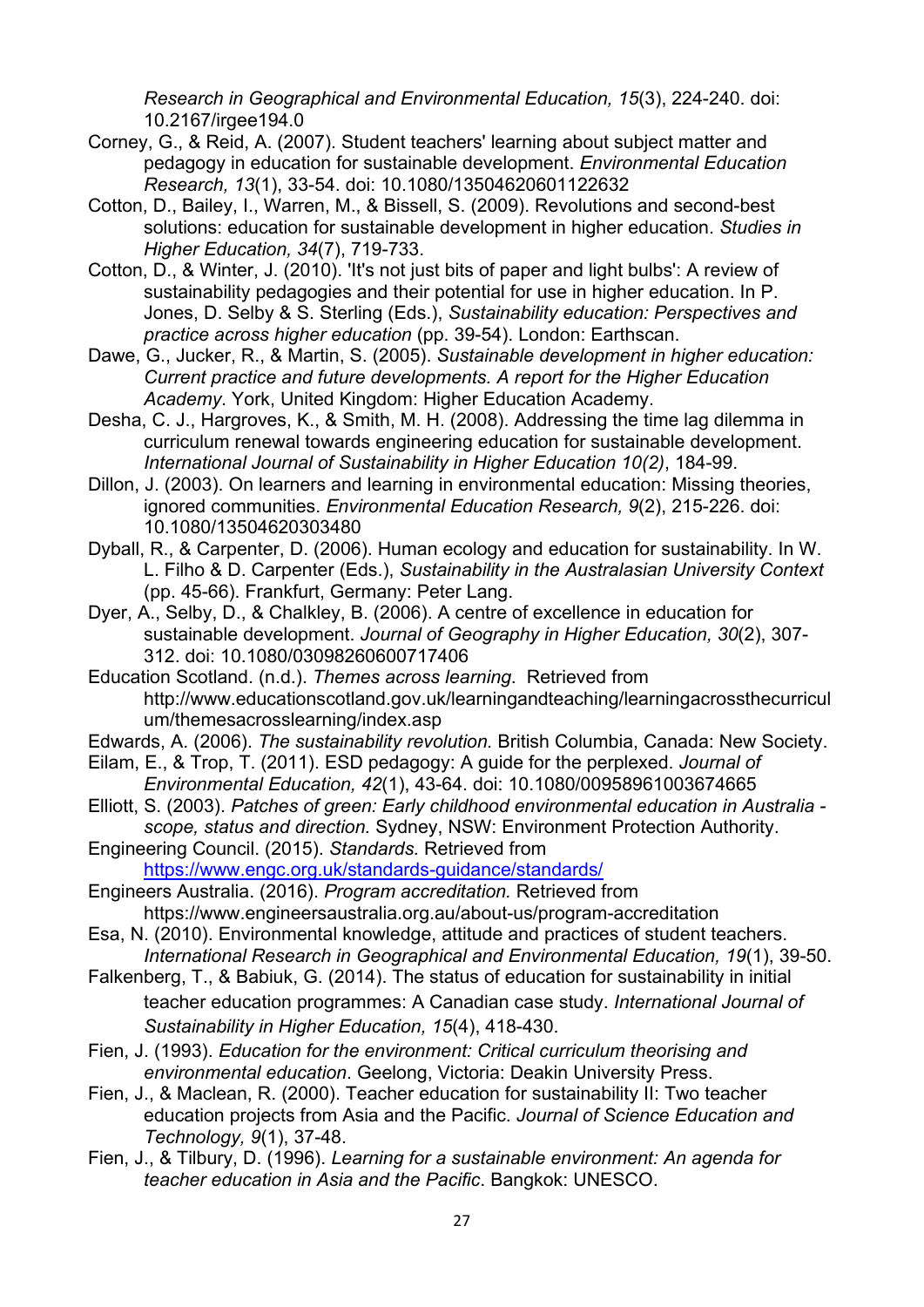- Fiford, J. (2011). Social education in the history classroom: How can teachers go about addressing both historical depth studies and cross-curriculum priorities in the Australian Curriculum. *Agora, 46*(4), 61-64.
- Filho, W. L., & Carpenter, D. (Eds.). (2006). *Sustainability in the Australasian University Context*. Frankfurt, Germany: Peter Lang.
- Finlay, J., & Massey, J. (2012). Eco-campus: Applying the ecocity model to develop green university and college campuses. *International Journal of Sustainability in Higher Education, 13*(2), 150-165. doi: 10.1108/14676371211211836
- Firth, R., & Winter, C. (2007). Constructing education for sustainable development: The secondary school geography curriculum and initial teacher training. *Environmental Education Research, 13*(5), 599-619.
- Fox, J., & Diezmann, C. M. (2007). What counts in research? A survey of early years' mathematical research, 2000-2005. *Contemporary Issues in Early Childhood, 8*(4), 301-312. doi: doi.org/10.2304/ciec.2007.8.4.301
- Grant, M. & Booth, A. (2009). A typology of reviews: an analysis of 14 review types and associated methodologies. *Health Information and Libraries Journal*, *26*(2), 91-108.
- Greenall Gough, A., & Robottom, I. (1993). Towards a socially critical environmental education: Water quality studies in a coastal school. *Journal of Curriculum Studies, 25*(4), 301-316.
- Gruenewald, D. A. (2003). The best of both worlds: A critical pedagogy of place. *Educational Researcher, 32*(4), 3-12.
- Hart, P. (2003). *Teachers' thinking in environmental education: Consciousness and responsibility*. New York: Peter Lang Publishing, Inc.
- Higgins, P., & Kirk, G. (2006). Sustainability education in Scotland: The impact of national and international initiatives on teacher education and outdoor education. *Journal of Geography in Higher Education, 30*(2), 313-326.
- Hopkins, C. (2001). Reorienting teacher education to address sustainability. *Environmental Education, 66*(2001), 8-9.
- Hungerford, H. R., & Volk, T. L. (1990). Changing learner behaviour through environmental education. *The Journal of Environmental Education, 21*(3), 8-21.
- Jenkins, K. (1999/2000). Listening to secondary pre-service teachers: implications for teacher education. *Australian Journal of Environmental Education, 15*(16), 45-56.
- Jensen, B. B., & Schnack, K. (1997). The action competence approach in environmental education. *Environmental Education Research, 3*(2), 163-178.
- Kapitulčinová, D., Dlouhá, J., Ryan, A., Barton, A., Dlouhý, J., Mader, M., . . . Vintar Mally, K. (2015). *Leading practice publication: Professional development of university educators on Education for Sustainable Development in European countries*. Charles University in Prague. Retrieved from<http://en.unesco.org/esd-repo/660/>
- Karpudewan, M., Ismail, Z. H., & Mohamed, N. (2009). The integration of green chemistry experiments with sustainable development concepts in pre-service teachers' curriculum: Experiences from Malaysia. *International Journal of Sustainability in Higher Education, 10*(2), 118-135.
- Kennelly, J., & Taylor, N. (2007). Education for sustainability for the K-6 curriculum: A unit of work for pre-service primary teachers in NSW. *Australian Journal of Environmental Education, 23*(2007), 3-12.
- Kennelly, J., Taylor, N., & Maxwell, T. W. (2008). Addressing the challenge of preparing Australian pre-service primary teachers in environmental education: An evaluation of a dedicated unit. *Journal of Education for Sustainable Development, 2*(2), 141- 156.
- Lang, J. R. (2005). The decade of education for sustainable development: A perspective from Australia. *Applied Environmental Education and Communication, 4*(3), 251- 256. doi: 10.1080/15330150591004715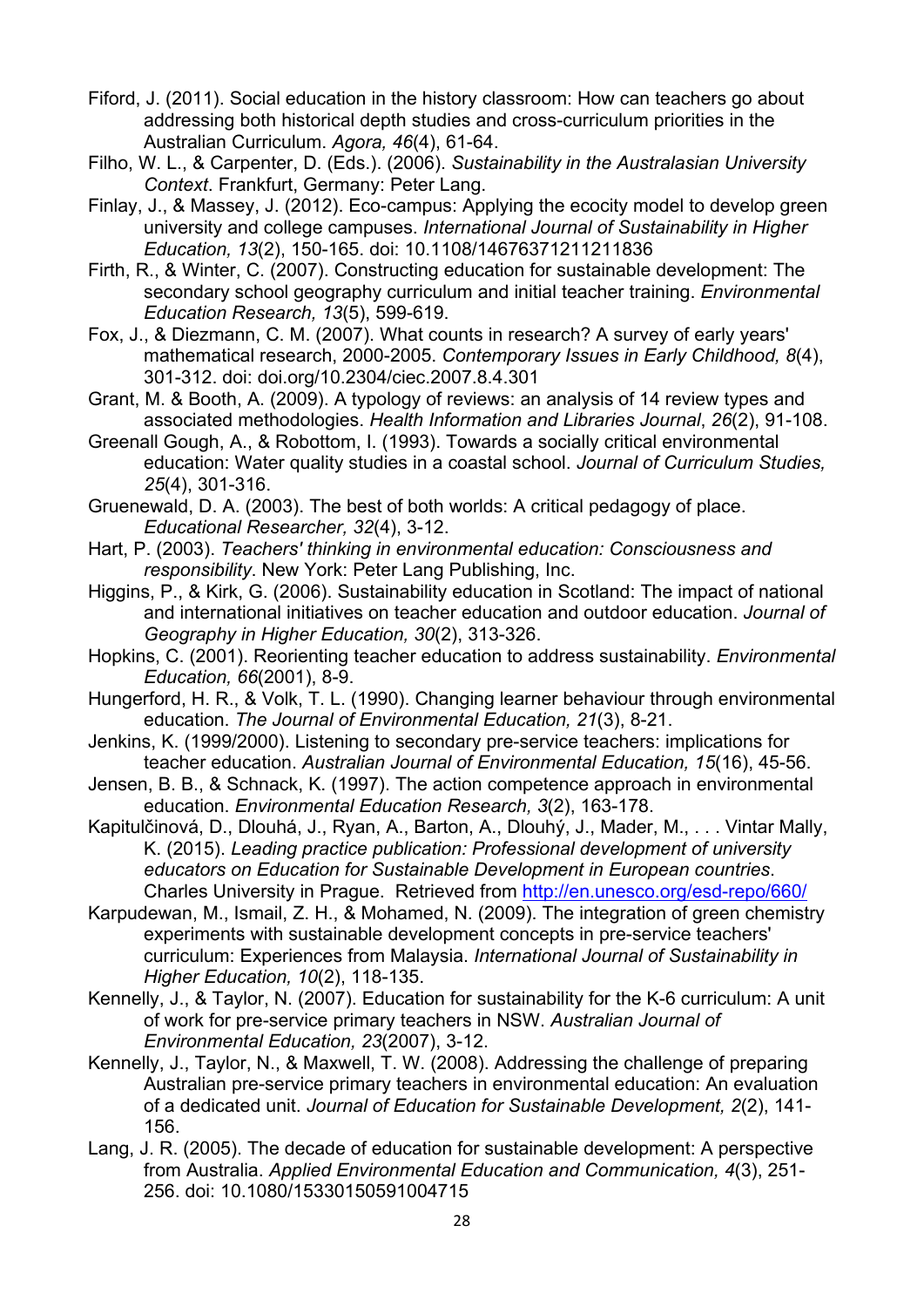- Lang, J. R. (2009). The decade of Education for Sustainable Development: A perspective from Australia. In B. Chalkley, M. Haigh & D. Higgitt (Eds.), *Education for Sustainable Development: Papers in honour of the United Nations Decade of Education for Sustainable Development (2005-2014).* (pp. 251-256). Milton Park, United Kingdom: Routledge.
- Lubienski, S. T., & Bowen, A. (2000). Who's counting? A survey of mathematics education research 1982-1998. *Journal for Research in Mathematics Education, 31*(5), 626- 633.
- McConnell, B. (2001). Teacher education in environmental education: Does it work? *Australian Journal of Environmental Education, 17*(2001), 35-39.
- Nicholas, J., Oulton, C., & Scott, W. (1993). Teacher education for the environment: A comparative view from Australia and the UK. *International Journal of Science Education, 15*(5), 564-567.
- Nicholls, J. (2016). *Understanding how Queensland teachers' views on climate change and climate change education shape their reported practices.* (Unpublished doctoral dissertation). James Cook University, Cairns, Australia.
- Nolet, V. (2009). Preparing sustainability-literate teachers. *Teachers College Record, 111*(2), 409-442.
- Nolet, V. (2013). Teacher education and ESD in the United States: The vision, challenges, and implementation. In R. McKeown & V. Nolet (Eds.), *Schooling for sustainable development in Canada and the United States* (pp. 53-67). Dordrecht, The Netherlands: Springer.
- Notman, R., Latham, D., Angus, H., Connor, P., McGregor, K., Scott, J. (2012) *Integrating values in the New Zealand Curriculum: Caught or taught?* Wellington. Teaching Learning Research Initiative.
- Orr, D. W. (2004). *Earth in mind: On education, environment, and the human prospect.* Washington, DC: Earth Island Press.
- Paige, K., Lloyd, D., & Chartres, M. (2008). Moving towards transdisciplinarity: An ecological sustainable focus for science and mathematics pre-service education in the primary/middle years. *Asia-Pacific Journal of Teacher Education, 36*(1), 19-33.
- Petticrew, M., & Roberts, H. (2006). *Systematic Reviews in the Social Sciences: A Practical Guide*. Malden, USA: Blackwell Publishing.
- Phelps, R., Maddison, C., Skamp, K., & Braithwaite, R. (2008). Creating web-based environmental education resources through community and university partnerships. *Australian Journal of Teacher Education, 33*(3), 44-60.
- Pickering, C., & Byrne, J. (2014). The benefits of publishing systematic quantitative literature reviews for PhD candidates and other early-career researchers. *Higher Education Research & Development, 33*(3), 534-548. doi: 10.1080/07294360.2013.841651
- Quinn, F., Littledyke, M., Taylor, N., & Davis, C. (2010). *Integrating education for sustainability into pre-service primary teacher education: Forging connections in science and technology.* Paper presented at the 14th International Organisation of Science and Technology Educators Symposium: Socio-cultural and Human Values in Science and Technology Education, Bled, Slovenia, 13-18 June.
- Reid, A. (2002). Discussing the possibility of education for sustainable development. *Environmental Education Research, 8*(1), 73-79.
- Robottom, I. (Ed.). (1987). *Environmental education: Practice and possibility*. Geelong, Victoria: Deakin University Press.
- Salter, P. & Maxwell, J. (2015). The inherent vulnerability of the Australian Curriculum cross-curriculum priorities. Critical Studies in Education. DOI:10.1080/1750847.2015.1070363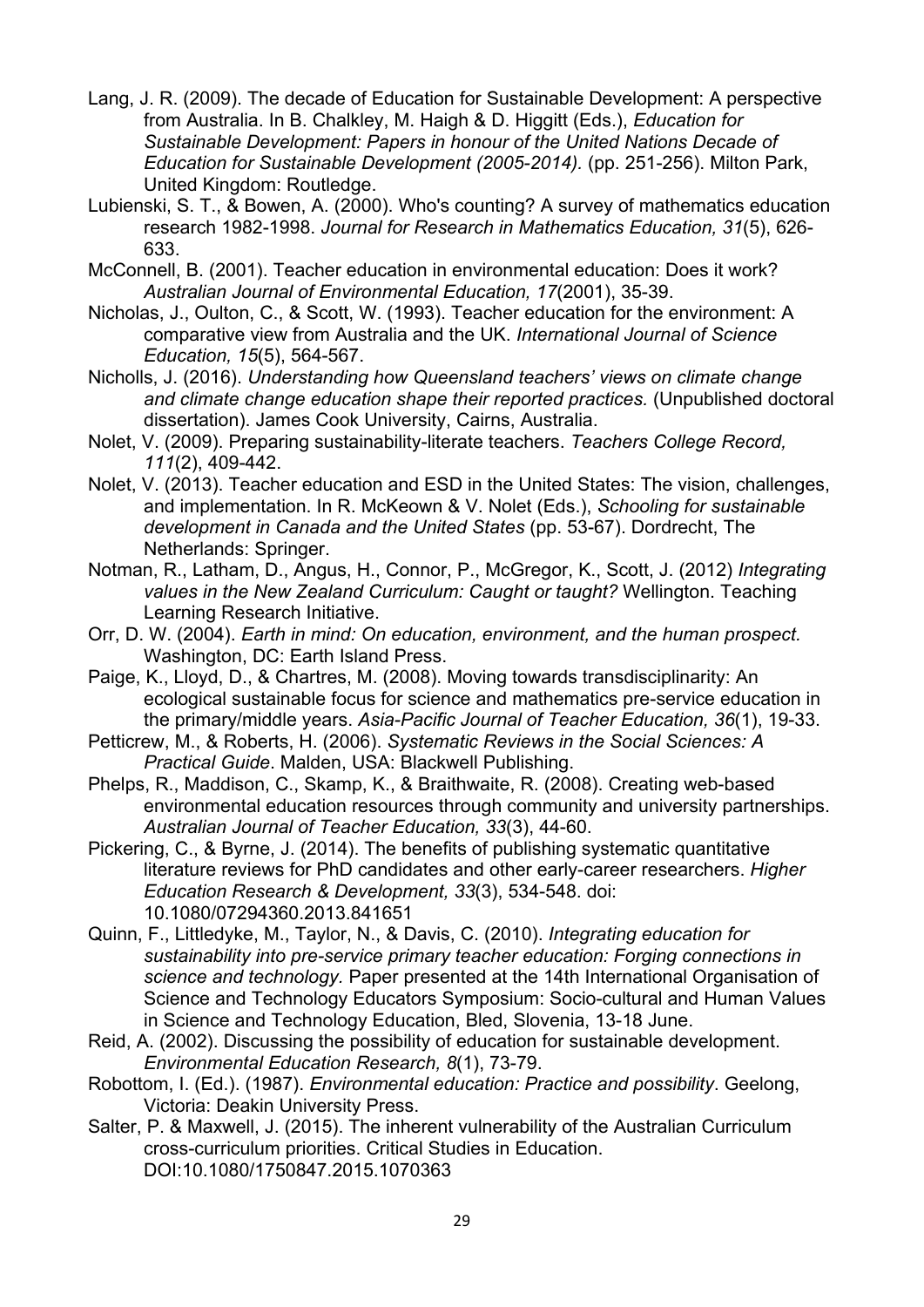- Sanson-Fisher, R. W., Campbell, E., Perkins, J. J., Blunden, S. V., & Davis, B. B. (2006). Indigenous health research: a critical review of outputs over time. *The Medical Journal of Australia, 184*(10), 502-505.
- Scott, G., Tilbury, D., Sharp, L., & Deane, E. (2012). *Turnaround leadership for sustainability in higher education.* A report prepared by University of Western Sydney in partnership with The Australian National Institution and the Sustainable Futures Leadership Academy for the Australian Government Office for Learning and Teaching, Sydney: Office for Learning and Teaching.
- <span id="page-30-0"></span>Smith, W. C. (Ed.). (2016). *The global testing culture: Shaping education policy, perceptions, and practices.* Oxford, United Kingdom: Symposium Books.
- Steele, F. (2010). *Mainstreaming education for sustainability in pre-service teacher education in Australia: Enablers and constraints.* A report prepared by the Australian Research Institute in Education for Sustainability (ARIES) for the Australian Government Department of the Environment, Water, Heritage and the Arts (DEWHA). Canberra, Australia: DEWHA.
- Sterling, S. (2003). *Whole Systems Thinking as a Basis for Paradigm Change in Education: Explorations in the Context of Sustainability.* (Doctoral Thesis), University of Bath, United Kingdom.
- Sterling, S. (2008). *Sowing seeds: How to make your modules a bit more sustainability oriented: A help guide to writing and modifying modules to incorporate sustainability principles*. Retrieved from:

http://uplace.org.uk:8080/dspace/bitstream/handle/10293/1125/Sowing%20Seeds% 2013%20June%202008.pdf?sequence=1

- Sterling, S. (2012). *The Future fit framework: An introductory guide to teaching and learning for sustainability in HE*. York: The Higher Education Academy.
- Summers, M., Childs, A., & Corney, G. (2005). Education for sustainable development in initial teacher training: Issues for interdisciplinary collaboration. *Environmental Education Research, 11*(5), 623-647. doi: 10.1080/13504620500169841
- Swayze, N., Creech, H., Buckler, C., & Alfaro, J. (2012). *Education for sustainable development in Canadian faculties of education*. Retrieved from www.cmec.ca/Publications/Lists/Publications/Attachments/279/ESD\_Dean\_reportE N.pdf
- Swinburne University of Technology. (2011). *Welcome to EfS (Education for Sustainability) Resource Hub*. Retrieved from http://www.swinburne.edu.au/ncs/efshub/
- Taylor, N., Kennelly, J., Jenkins, K., & Callingham, R. (2006a). The impact of an education for sustainability unit on the knowledge and attitudes of pr-service primary teachers at an Australian university. *Geographical Education, 19*(2006), 46-58.
- The Campbell Collaboration. (n.d.). *What is a systematic review*. Retrieved from [http://www.campbellcollaboration.org/what\\_is\\_a\\_systematic\\_review/index.php](http://www.campbellcollaboration.org/what_is_a_systematic_review/index.php)
- Tilbury, D. (1992). Environmental education within pre-service teacher education: The priority of priorities. *International Journal of Environmental Education and Information, 11*(4), 267-280.
- Tilbury, D., Coleman, V., & Garlick, D. (2005). *A National Review of Environmental Education and its Contribution to Sustainability in Australia: School Education.* Canberra: Australian Government Department of the Environment and Heritage and Australian Research Institute in Education for Sustainability (ARIES).
- Tilbury, D., Crawley, C., & Berry, F. (2004). *Education About and For Sustainability in Australian Business Schools.* Report prepared by the Australian Research Institute in Education for Sustainability (ARIES) and Arup Sustainability for the Australian Government Department of the Environment and Heritage.
- Tilbury, D., Keogh, A., Leighton, A., & Kent, J. (2005). *A national review of environmental education and its contribution to sustainability in Australia: Further and higher*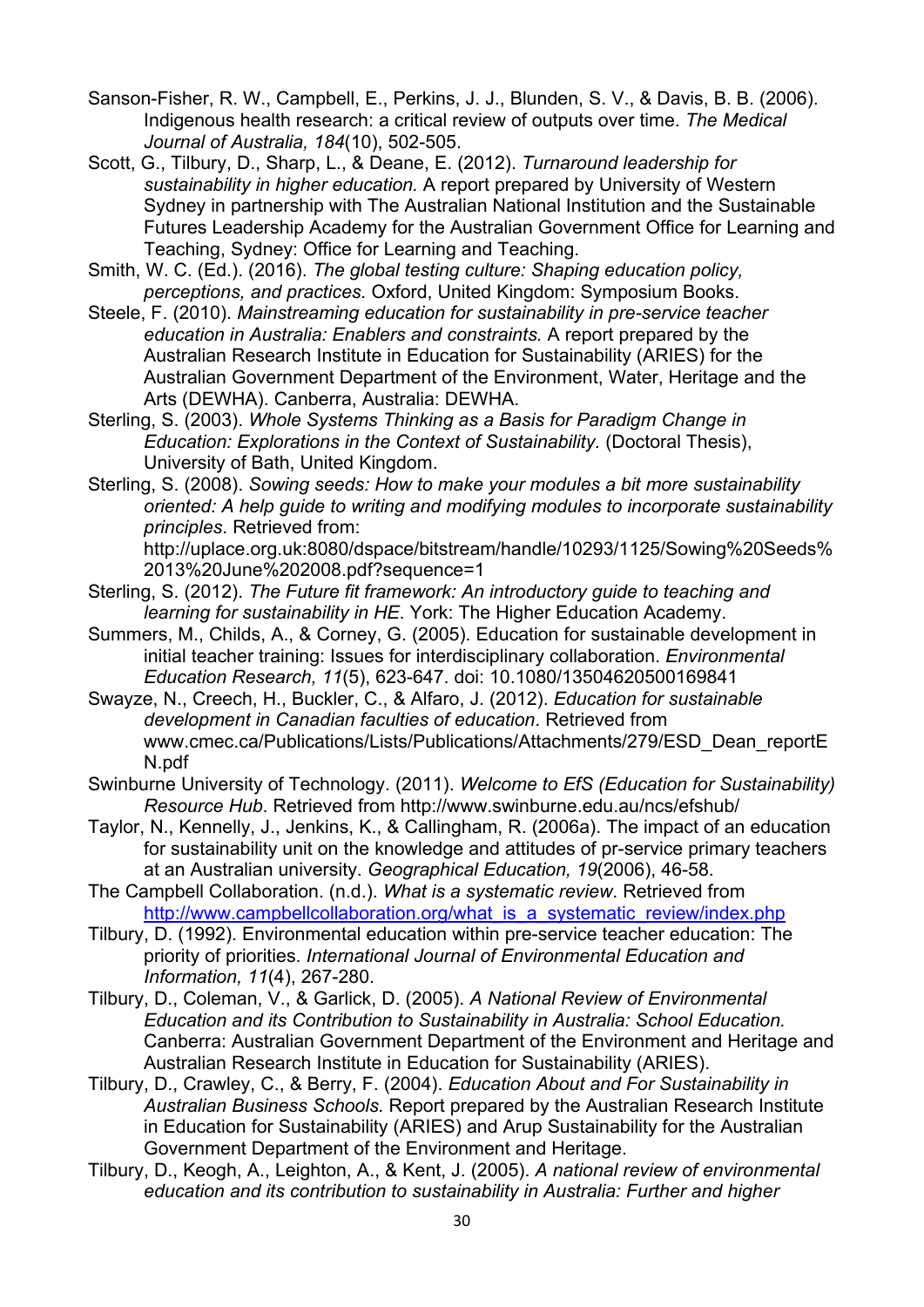*education*. Canberra: Australian Government Department of the Environment and Heritage and Australian Research Institute in Education for Sustainability (ARIES). UNESCO. (2014). *Unesco education strategy 2014-2021.* Paris: Author.

- UNESCO-UNEP. (1978). The Tbilisi Declaration. *Connect, 3*(1), 1-8.
- UNESCO-UNEP. (1990). Environmentally educated teachers: The priority of priorities? *Connect, 15*(1), 1-8.
- UNESCO. (2005). *Teaching and learning for a sustainable future: A multimedia teacher education programme* Retrieved from www.unesco.org/education/tlsf
- United Kingdom National Commission for UNESCO. (2013). *Education for sustainable development (ESD) in the UK - current status, best practice and opportunities for the future*. London: Author.
- United Nations Educational, Scientific and Cultural Organisation [UNESCO]. (2005). *Guidelines and Recommendations for Reorientating Teacher Education to Address Sustainability. Education for Sustainable Development in Action: Technical Paper No 2*. Paris: Author.
- Van Matre, S. (1979). *Sunship Earth: An Earth education program getting to know your place in space*. Martinsville, IN: American Camping Association.
- Van Petegem, P., Blieck, A., & Boeve-De Pauw, J. (2007). Evaluating the implementation process of environmental education in preservice teacher education: Two case studies. *Journal of Environmental Education, 38*(2), 47-54. doi: 10.3200/joee.38.1.47-54
- Van Petegem, P., Blieck, A., Imbrecht, I., & Van Hout, T. (2005). Implementing environmental education in pre-service teacher education. *Environmental Education Research, 11*(2), 161-171. doi: 10.1080/1350462042000338333
- Varga, A., Koszo, M. F., Mayer, M., & Sleurs, W. (2007). Developing teacher competences for education for sustainable development through reflection: The environment and school initiatives approach. *Journal of Education for Teaching: International Research and Pedagogy, 33*(2), 241-256.
- von der Heidt, T., Lamberton, G., & Wilson, E. (2012). *Moving towards education for sustainability: to what extent does the SCU Bachelor of Business curriculum reflect the sustainability paradigm shift?* Southern Cross University Teaching & Learning, Southern Cross University, Lismore, NSW.
- Wals, A. E. J. (2009). *United Nations Decade of Education for Sustainable Development (DESD, 2005-2014) review of contexts and structures for education for sustainable development: Learning for a sustainable world.* Paris: Unesco.
- Welsh Assembly Government. (2008). *Education for sustainable development and global citizenship: A common understanding for schools*. Cardiff, Wales: Author.
- Whitehouse, H. (2008). "EE in cyberspace, why not?" Teaching, learning and researching tertiary pre-service and in-service teacher environmental education online. *Australian Journal of Environmental Education, 24*(2008), 11-21.
- Wright, M. F., & Wright, B. (2010). A holistic view of English education through the lens of sustainability. *English in Australia, 45*(1), 39-46.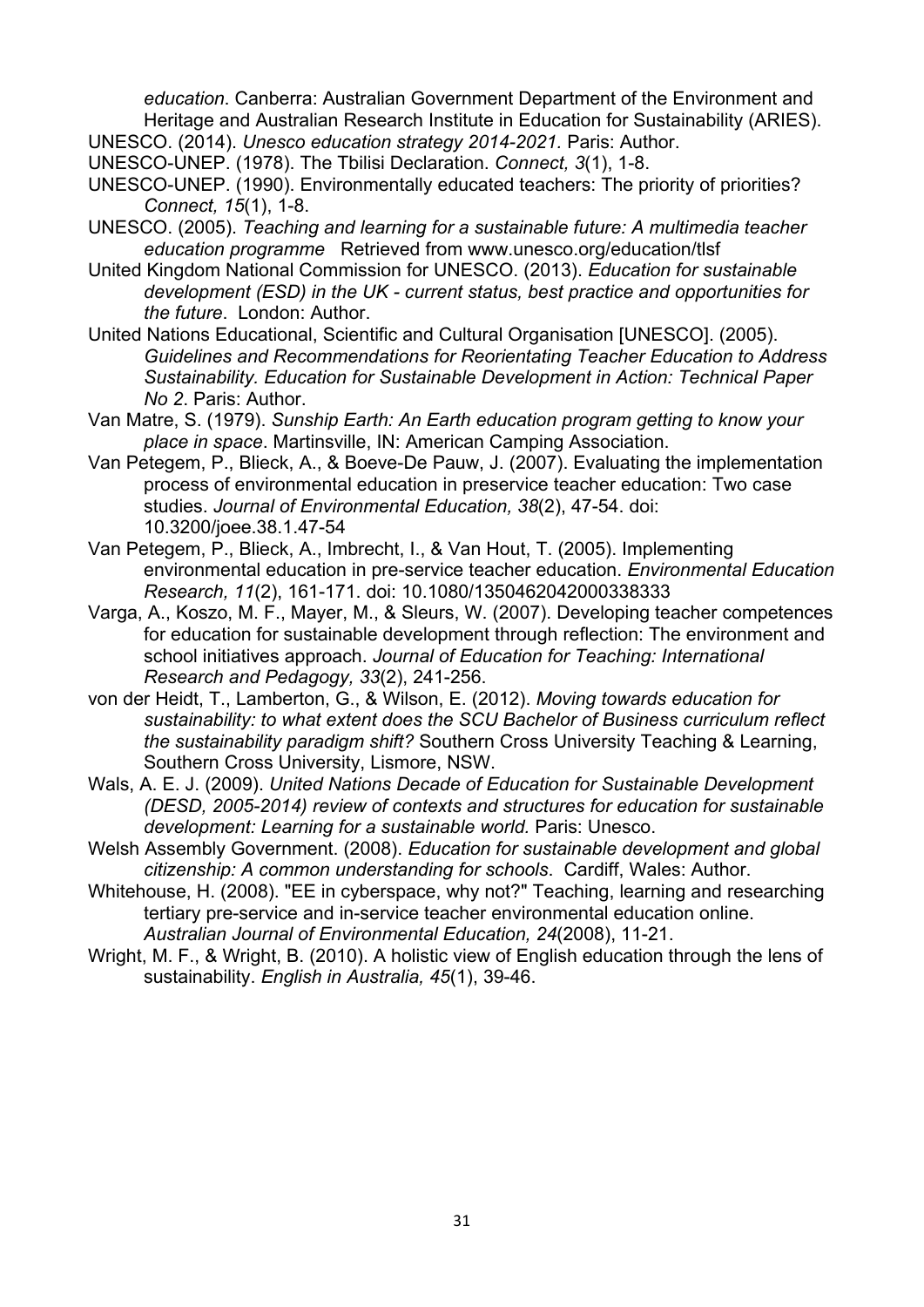

*Figure 1*. Summary of research process